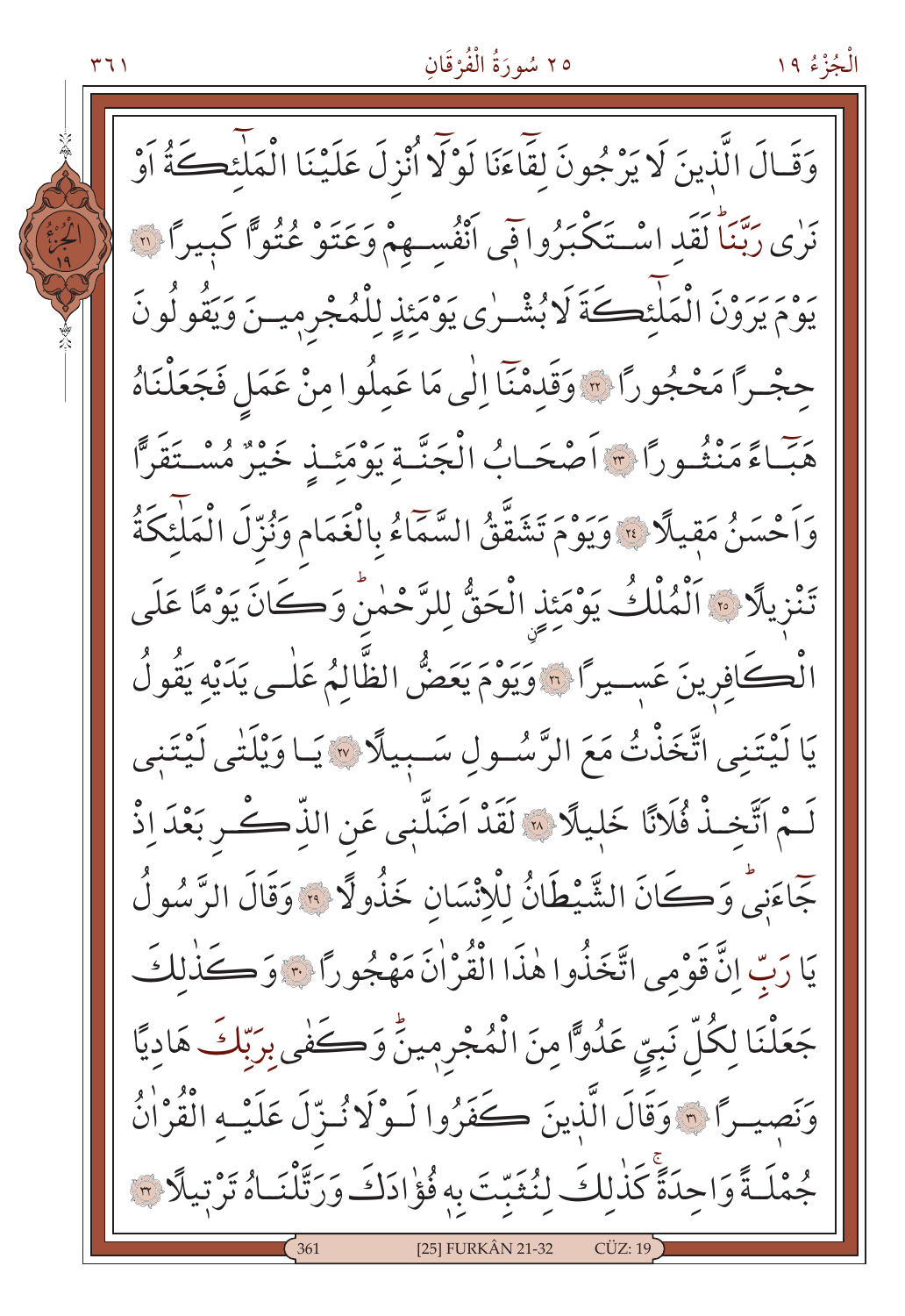# ٢٥ سُورَةُ الْفُرْقَانِ

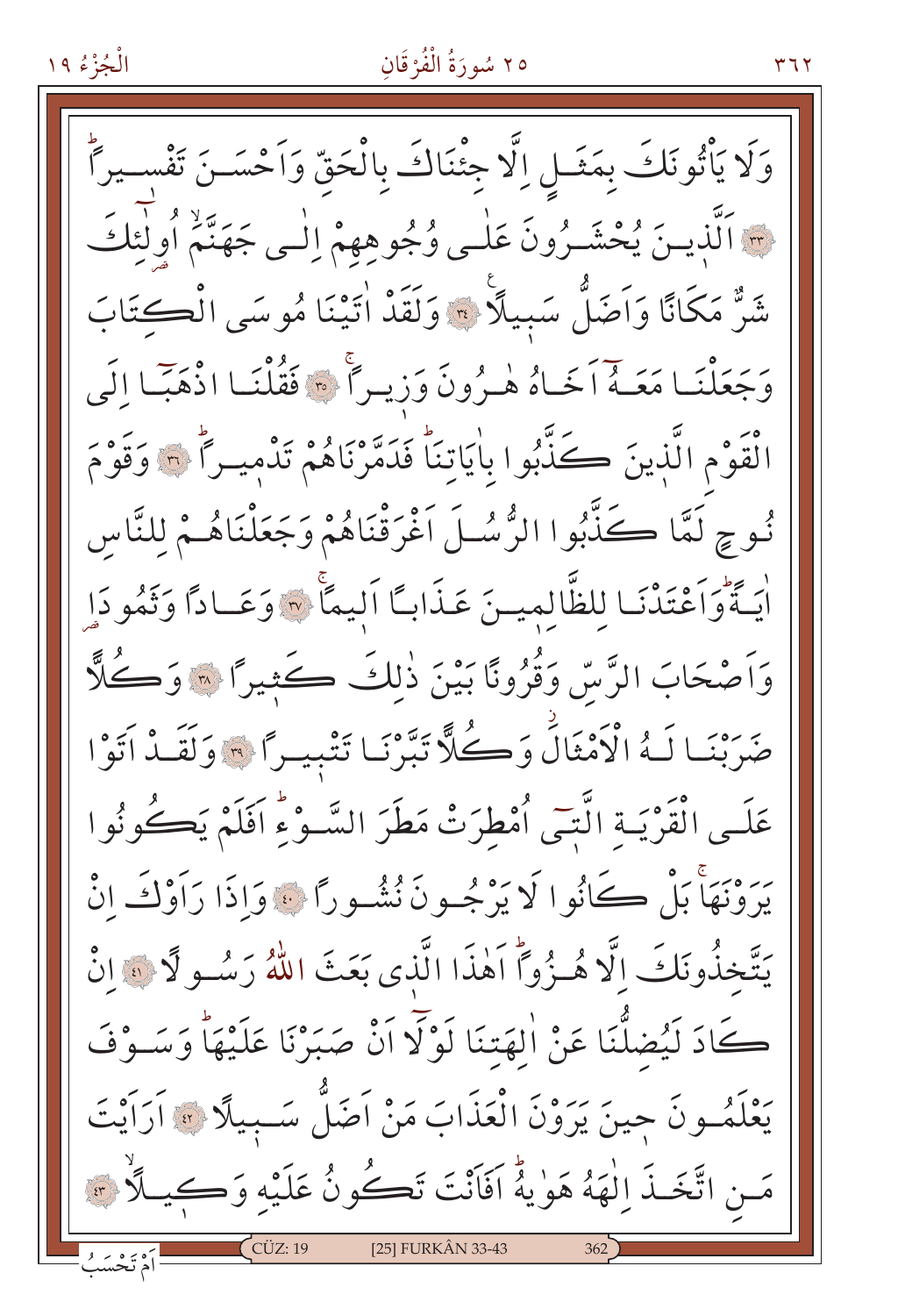#### ٣٦٣

#### ٢٥ سُورَةُ الْفُرْقَانِ

الْجُزْءُ ١٩

اَمْ تَحْسَبُ اَنَّ اَكْثَرَهُمْ يَسْمَعُونَ اَوْ يَعْقِلُونَّ انْ هُمْ الَّا كَالْأَنْعَـامِ بَلْ هُمْ اَضَلَّ سَـبِيلًا ﴾ اَلَمْ تَرَ إِلٰى رَبّاكَ كَيْفَ مَدَّ الظِّلَّ وَلَوْ شَاءَ لَجَعَلَهُ سَـاكِنَّا ثُمَّ جَعَلْنَا الشَّمْسَ عَلَيْهِ دَلِيلًا ۞ ثُمَّ قَبَضْنَاهُ إِلَيْنَا قَبْضًا يَسيراً ۞ وَهُوَ الَّذي جَعَلَ لَكُمُ الَّيْلَ لِبَاسًا وَالنَّوْمَ سُبَاتًا وَجَعَلَ النَّهَارَ نُشُورًا ۞ وَهُوَ الَّذِّي اَرْسَـلَ الرِّيَاحَ بُشْرًا بَيْنَ يَدَىْ رَحْمَتِهِ وَاَنْزَلْنَا مِنَ السَّـمَاءِ مَمَاءً طَهُـوراً \* لِنُحْيِيَ بِهِ بَلْدَةً مَيْتًا وَنُسْـقِيَهُ مِمَّا خَلَقْنَا انْعَامًا وَاَنَاسِيَّ كَثِيراً ۞ وَلَقَدْ صَرَّفْنَاهُ بَيْنَهُمْ ليَذَّكَّرُواْ فَأَبِّي اَكْثَرُ النَّاسِ إِلَّا كُفُوراً ۞ وَلَوْ شَئْنَا لَبَعَثْنَا فِي كُلِّ قَرْيَةٍ نَذِيرًا ۚ ۞ فَلَا تُطِعِ الْكَافِرِينَ وَجَاهِدْهُمْ بِهِ جهَادًا كَبِيرًا ۞ وَهُوَ الَّذِي مَرَجَ الْبَحْرَيْـنِ هٰذَا عَذْبٌ فُحرَاتٌ وَهٰذَا مِلْحٌ أُجَـاجٌ وَجَعَـلَ بَيْنَهُمَا بَرْزَ خَـَّا وَحِجْرًا مَحْجُــورًا ۞ وَهُــوَ الَّذى خَلَــقَ منَ الْمَــاءِ بَشَــرًا فَجَعَلَهُ نَسَبًا وَصهْرًا وَكَانَ رَبُّكَ قَديرًا ﴾ وَيَعْبُدُونَ مِنْ دُونِ اللهِ مَا لَا يَنْفَعُهُمْ وَلَا يَضُرُّهُمْ وَكَانَ الْكَافِرُ عَلَى رَبِّهِ ظَهِيرًا ﴾ [25] FURKÂN 44-55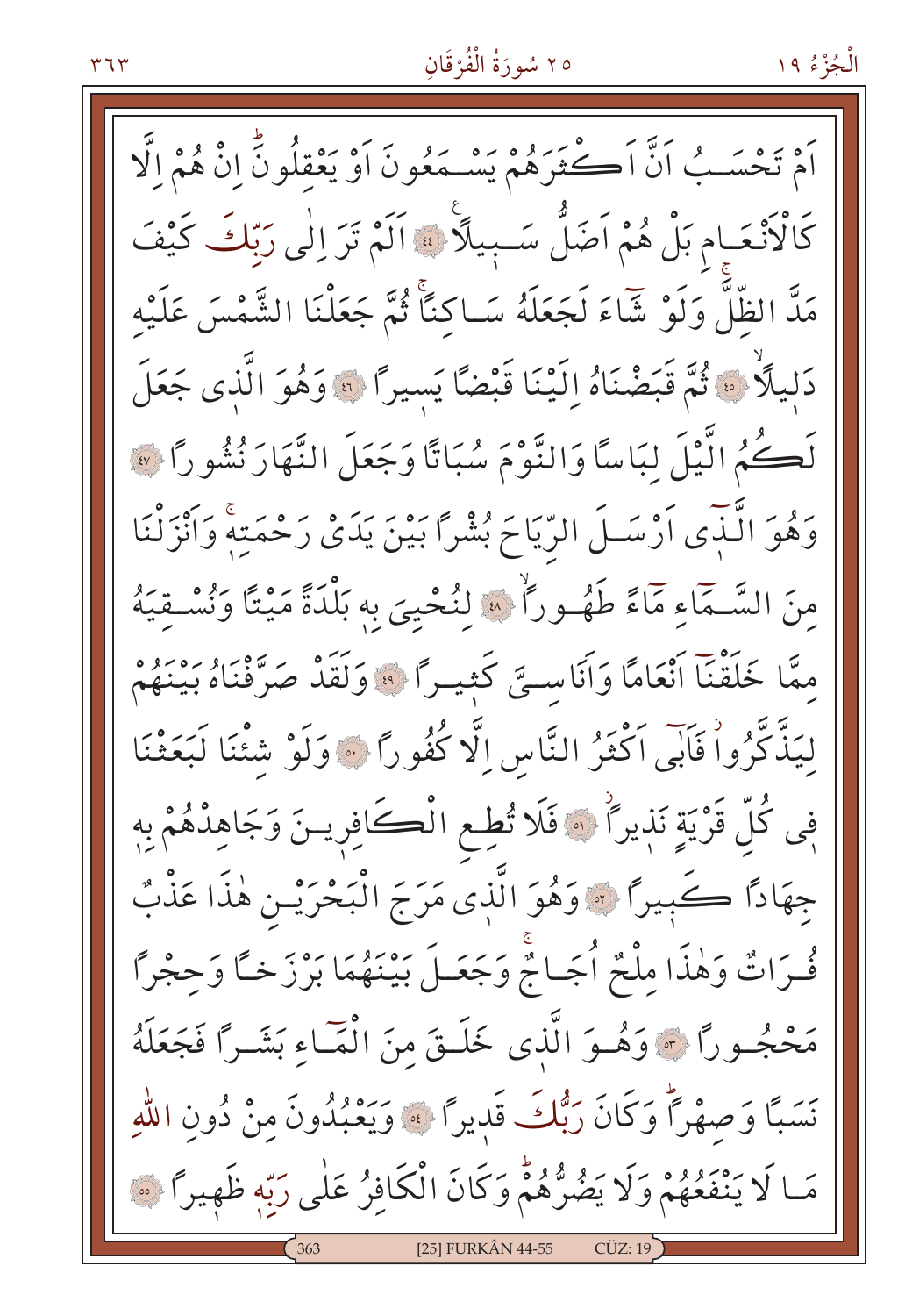#### ٢٥ سُورَةُ الْفُرْقَانِ

۳٦٤

وَمَّا أَرْسَلْنَاكَ إِلَّا مُبَشَّرًا وَنَذِيرًا ﴾ قُلْ مَّا أَسْتَلُكُمْ عَلَيْهِ مِنْ اَجْرِ اِلَّا مَنْ شَاءَ اَنْ يَتَّخِذَ اِلٰى رَبِّهِ سَبِيلًا ۞ وَتَوَكَّلْ عَلَى الْحَيِّ الَّذِي لَا يَمُوتُ وَسَبِّحْ بِحَمْدِهِ وَكَفى بِهِ بِذُنُوبِ عبَادهِ خَبِيراً ﴾ اَلَّذِى خَلَقَ السَّمٰوَاتِ وَالْأَرْضَ وَمَا بَيْنَهُمَا فِي سِتَّةِ اَيَّامٍ ثُمَّ اسْتَوٰى عَلَى الْعَرْشِ اَلرَّحْمٰنُ فَسْعَلْ بِهِ خَبِيرًا ﴾ وَإِذَا قِيلَ لَهُمُ اسْجُلُوا لِلرَّحْمٰنِ قَالُوا وَمَا الرَّحْمٰنُ أَنَسْجُدُ لَمَا تَأْمُرُنَا وَزَادَهُمْ نُفُورًا ۚ لَّ تَبَارَكَ الَّذِى جَعَلَ فِى السَّمَّاءِ بُرُوجًا وَجَعَلَ فِيهَا سِرَاجًا وَقَمَرًا مُنِيرًا ۚ " وَهُوَ الَّذِى جَعَلَ الَّيْلَ وَالنَّهَارَ خَلْفَةً لَمَنْ آرَادَ اَنْ يَذَّكَّرَ اَوْ اَرَادَ شُكُورًا ۞ وَعِبَادُ الرَّحْمٰنِ الَّذِينَ يَمْشُونَ عَلَى الْأَرْضِ هَوْنًا وَإِذَا خَاطَبَهُمُ الْجَاهِلُونَ قَالُوا سَلَامًا ۞ وَالَّذِينَ يَبِيتُونَ لِرَبِّهِمْ سُجَّدًا وَقِيَامًا ۞ وَالَّذِينَ يَقُولُونَ رَبَّنَا اصْرِفْ عَنَّا عَذَابَ جَهَنَّمْ اِنَّ عَذَابَهَا كَانَ غَرَامًا \* إِنَّهَا سَاءَتْ مُسْتَقَرًّا وَمُقَامًا \* وَالَّذِينَ إِذَّا أَنْفَقُوا لَمْ يُسْرِفُوا وَلَمْ يَقْتُرُوا وَكَانَ بَيْنَ ذٰلِكَ قَوَامًا ۞ وَالَّذِينَ [25] FURKÂN 56-67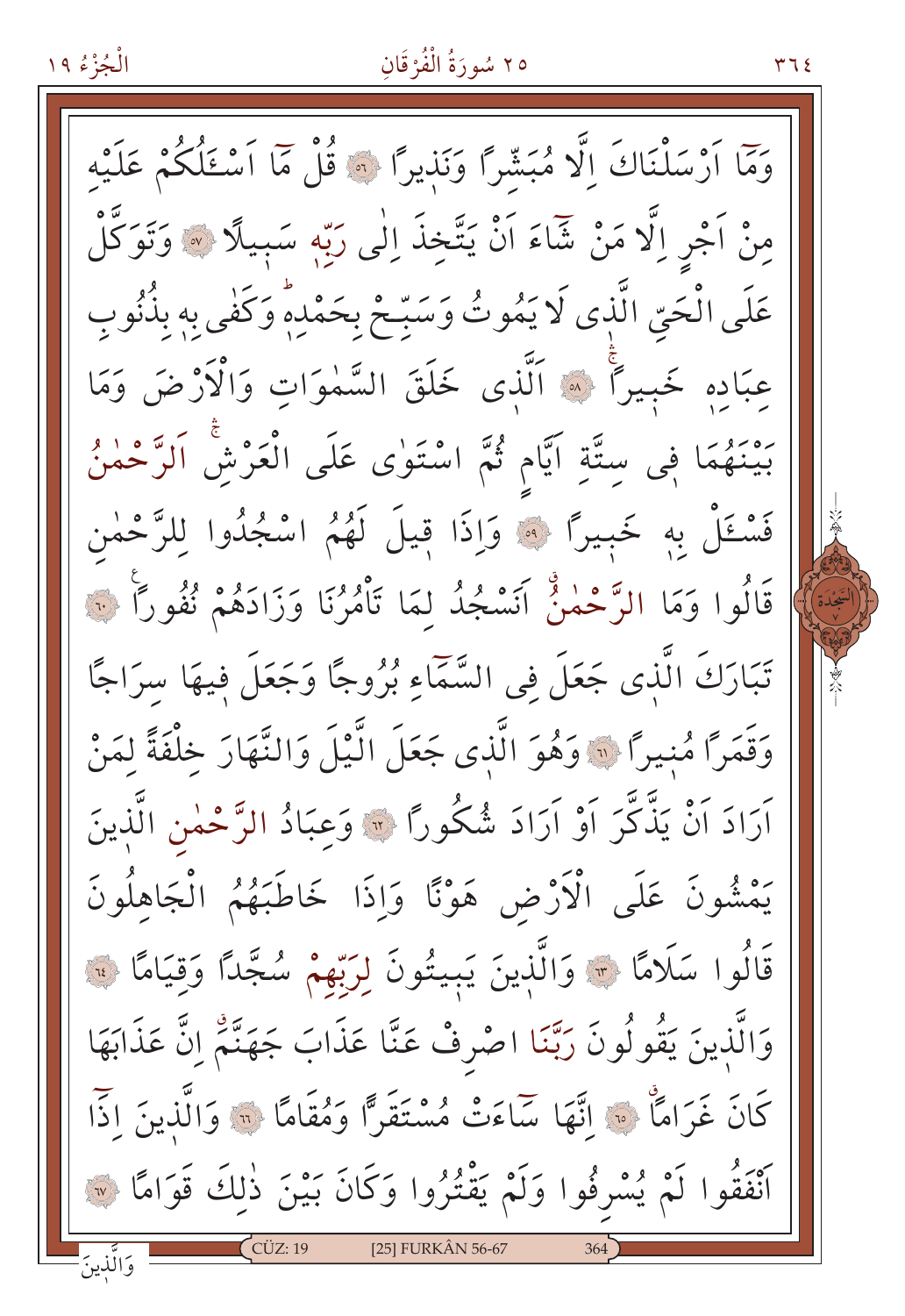#### ٢٥ سُورَةُ الْفُرْقَانِ

وَالَّذِينَ لَا يَدْعُونَ مَعَ اللَّهِ إِلٰهًا أُخَرَ وَلَا يَقْتُلُونَ النَّفْسَ الَّتِـى حَـرَّمَ اللَّهُ إِلَّا بِالْحَقِّ وَلَا يَزْنُونَٰ وَمَنْ يَفْعَلْ ذٰلكَ يَلْقَ آثَامًاْ \* يُضَاعَفْ لَـهُ الْعَذَابُ يَـوْمَ الْقيٰمَة وَيَخْلُدْ فيهِ مُهَانِّ فَ الَّا مَنْ تَابَ وَاٰمَـنَ وَعَمِلَ عَمَـلًا صَالِحًا فَأُولَٰئِكَ يُبَدِّلُ اللَّهُ سَتِّئَاتِهِمْ حَسَنَاتٍّ وَكَانَ اللَّهُ غَفُورًا رَحِيمًا ﴾ وَمَنْ تَابَ وَعَمِـلَ صَالِحًا فَاِنَّهُ يَتُوبُ الَـى اللهِ مَتَابًا ۞ وَالَّذينَ لَا يَشْــهَدُونَ الزُّورُ وَإِذَا مَرُّوا باللَّغْـوِ مَرُّوا ڪرَامًا ۞ وَالَّذِينَ إِذَا ذُڪِّـرُوا باٰيَاتِ رَبُّهِمْ لَمْ يَخِيرُوا عَلَيْهَا صُمَّا وَعُمْيَاناً \* وَالَّذِينَ يَقُولُـونَ رَبَّنَا هَبْ لَنَا مِـنْ اَزْوَاجِنَا وَذُرِّيَّاتِنَا قُرَّةَ اَعْيُنِ وَاجْعَلْنَا لِلْمُتَّقِينَ إِمَامًا \* أُولَٰئِكَ يُجْـزَوْنَ الْغُرْفَةَ بِمَا صَبَـرُوا وَيُلَقَّوْنَ فيهَـا تَحيَّةً وَسَـلَامًاْ \* خَالدينَ فيهَاْ حَسُّـنَتْ مُسْـتَقَرًّا وَمُقَامًا ۞ قُلْ مَا يَعْبَؤُا بِكُمْ رَبِّي لَوْلَا دُعَّاؤُكُمْ ۚ فَقَدْ كَذَّبْتُمْ فَسَـوْفَ يَكُـونُ لِزَامًا ۞ مَكِّيَّةٌ مُبُورَةُ الشُّعَرَاء أَمَاتُهَا ٢٢٧ [25] FURKÂN 68-77  $CÜZ:19$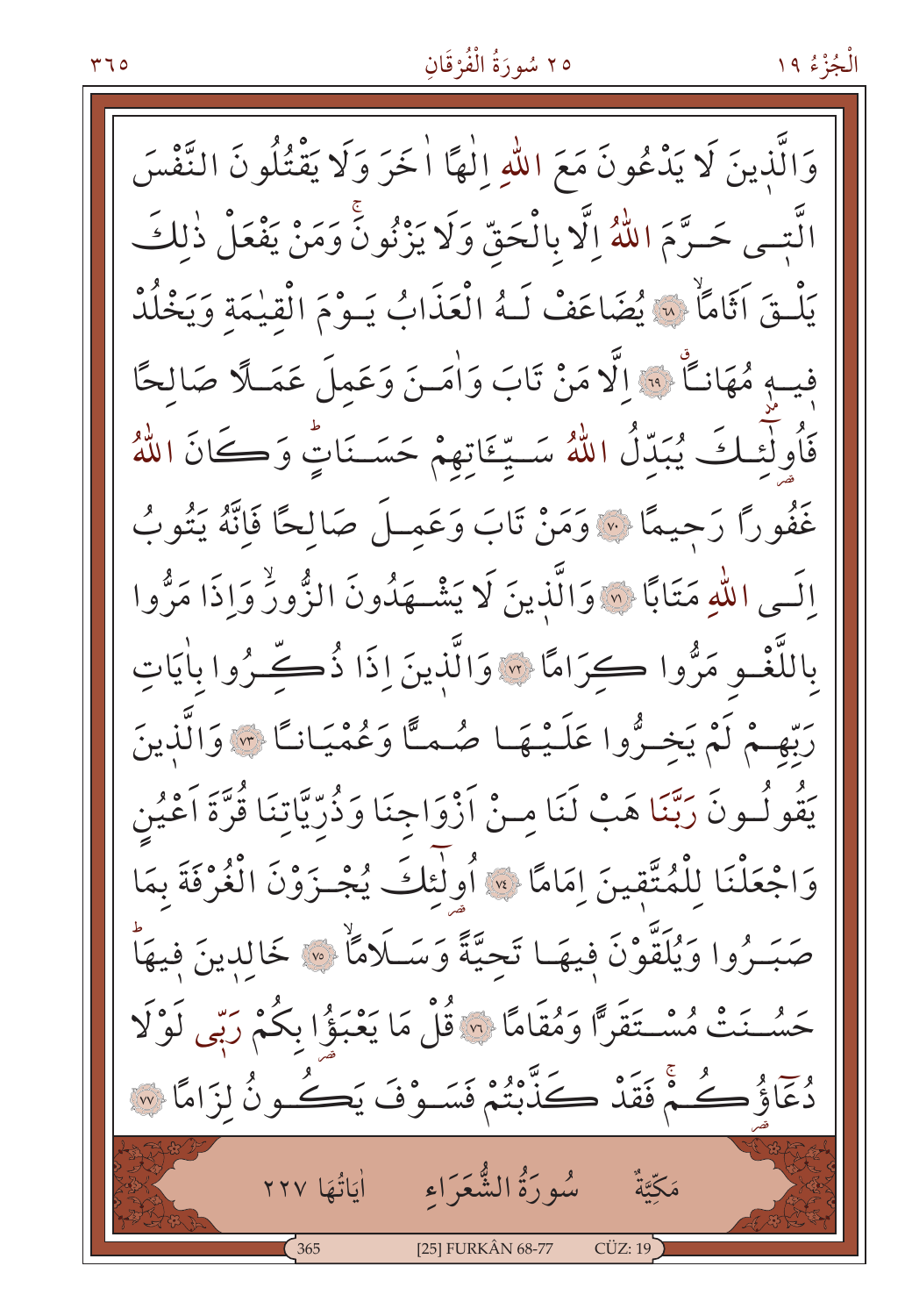الْجُزْءُ ١٩

٢٦ سُورَةُ الشَّعَرَاءِ

طْسَمْنَ تِلْكَ اٰيَاتُ الْكِتَابِ الْمُبِينِ ﴾ لَعَلَّكَ بَا خِعٌ نَفْسَكَ اَلَّا يَكُونُوا مُؤْمِنِينَ ﴾ إِنْ نَشَـاْ نُنَزِّلْ عَلَيْهِمْ مِنَ السَّمَاءِ اٰيَةً فَظَلَّتْ اَعْنَاقُهُمْ لَهَا خَاضِعِينَ ﴾وَمَا يَأْتِيهِمْ مِنْ ذِكْرِ مِنَ الرَّحْمٰنِ مُحْدَثٍ اِلَّا كَانُوا عَنْهُ مُعْرِضِينَ ﴾ فَقَدْ كَذَّبُوا فَسَيَأْتِيهِمْ انْبَوُّا مَا كَانُوا بِهِ يَسْتَهْزِؤُنَ ، اَوَلَمْ يَرَوْا إِلَى الْأَرْضِ كَمْ أَنْبَتْنَا فِيهَا مِنْ كُلِّ زَوْجٍ كَرِيمٍ ﴾ إِنَّ فِي ذٰلِكَ لَأَيَـةً وَمَا كَانَ اَكْثَرُهُمْ مُؤْمِنِينَ ۞ وَإِنَّ رَبَّكَ لَهُوَ الْعَزِيزُ الرَّجِيمُ ۞ وَإِذْنَادٰى رَبُّكَ مُوسَّـى اَنِ ائْتِ الْقَـوْمَ الظَّالِمِيـنُّ ﴿ قَوْمَ فَرْعَـوْنَّ اَلَا يَتَّقُونَ فِي قَالَ رَبِّ إِنِّي اَخَافُ اَنْ يُكَذِّبُونِ \* وَيَضِيقُ صَدْرِي وَلَا يَنْطَلِقُ لِسَانِي فَأَرْسِلْ إِلَى هٰرُونَ \* وَلَهُمْ عَلَيَّ ذَنْبٌ فَأَخَافُ أَنْ يَقْتُلُونَ ۚ ۚ قَالَ كَلَّا فَاذْهَبَا بِاٰيَاتِنَا إِنَّا مَعَكُمْ مُسْتَمِعُونَ ۚ ۚ فَأْتِيَا فِرْعَوْنَ فَقُولَا إِنَّا رَسُـولُ رَبِّ الْعَالَمِينُ ۚ " إِنَّ أَرْسِلْ مَعَنَا بَنِّي اِسْرَايَلَ ﴾ قَالَ الَمْ نُرَبّكَ فِينَا وَلِيداً وَلَبِثْتَ فِينَا مِنْ عُمُرِكَ سِبِينَ ۞ وَفَعَلْتَ فَعْلَتَكَ الَّتِي فَعَلْتَ وَأَنْتَ مِنَ الْكَافِرِينَ ۞ [26] ŞUARÂ 1-19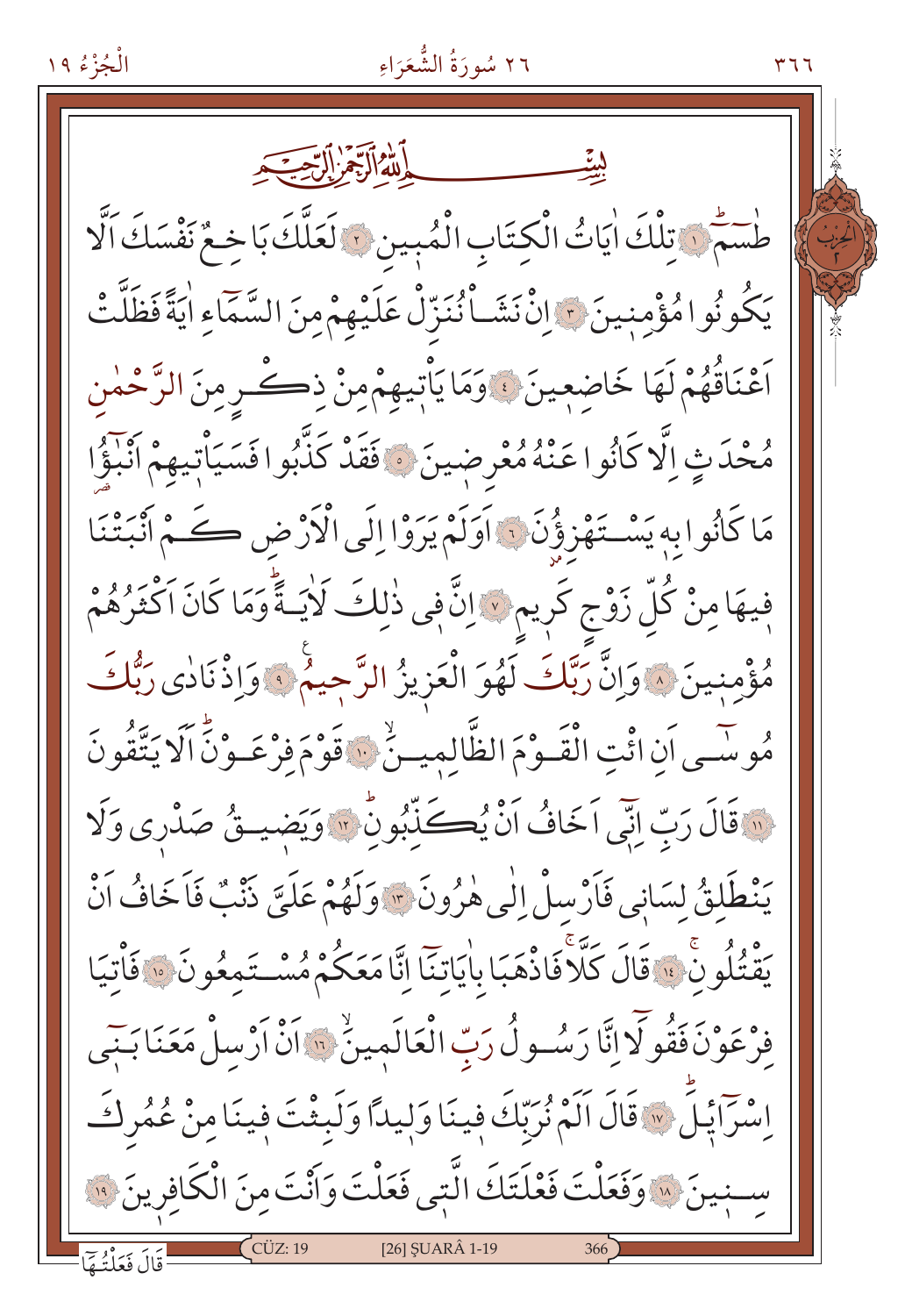قَالَ فَعَلْتُهَا إِذاً وَأَنَامِنَ الضَّالِّينُ ۚ فَفَرَرْتُ مِنْكُمْ لَمَّا خِفْتُكُمْ فَوَهَبَ لِي رَبِّي حُڪْمًا وَجَعَلَنِي مِنَ الْمُرْسَلِينَ ۞ وَتِلْكَ نِعْمَةٌ تَمُنُّهَا عَلَيَّ اَنْ عَبَّدْتَ بَنَى إِسْرَائِلَ \* قَالَ فِرْعَوْنُ وَمَا رَبُّ الْعَالَمِيـنَ \* قَالَ رَبُّ السَّـٰهٰوَاتِ وَالْأَرْضِ وَمَا بَيْنَهُمَاّ اِنْ كُنْتُمْ مُوقِنِينَ ﴾ قَالَ لِمَنْ حَوْلَهُ أَلَا تَسْتَمِعُونَ ﴾ قَالَ رَبُّكُمْ وَرَبُّ أَبَآئِكُمُ الْأَوَّلِينَ \* قَالَ إِنَّ رَسُو لَكُمُ الَّنَّدَى أُرْسِلَ اِلَيْكُمْ لَمَجْنُونٌ ۞ قَالَ رَبُّ الْمَشْرِقِ وَالْمَغْرِبِ وَمَا بَيْنَهُمَاّ إِنْ كُنْتُـمْ تَعْقِلُونَ ۞ قَالَ لَئِن اتَّخَذْتَ إِلٰهًا غَيْرِي لَاَجْعَلَنَّكَ مِنَ الْمَسْجُونِينَ ۞ قَالَ أَوَلَوْ جِئْتُكَ بِشَيْءٍ مُبِينِ ۞ قَالَ فَأْتِ بِهَ إِنْ كُنْتَ مِنَ الصَّادِقِينَ ۞ فَالْقٰي عَصَاهُ فَبِإِذَا هِيَ ثُعْبَانٌ مُبِينٌ ٣ وَنَزَعَ يَـدَهُ فَإِذَا هِيَ بَيْضَاءُ لِلنَّاظِرِينَ ٣ قَالَ لِلْمَلَإِ حَوْلَهُ إِنَّ هٰذَا لَسَاحِرٌ عَلِيمٌ \* يُرِيدُ اَنْ يُخْرِجَكُمْ مِنْ اَرْضِكُمْ بِسِحْرِهِ فَمَاذَا تَأْمُرُونَ ۞ قَالُوا اَرْجِهْ وَاَخَاهُ وَابْعَثْ فِي الْمَدَائِنِ حَاشِرِينُ ۞ يَأْتُوكَ بِكُلِّ سَحَّارِ عَلٖيم ۞ فَجُمِعَ السَّحَرَةُ لميقَـاتِ يَوْم مَعْلُومْ ۞ وَقِيلَ لِلنَّاسِ هَلْ أَنْتُمْ مُجْتَمِعُونُ ۞ [26] ŞUARÂ 20-39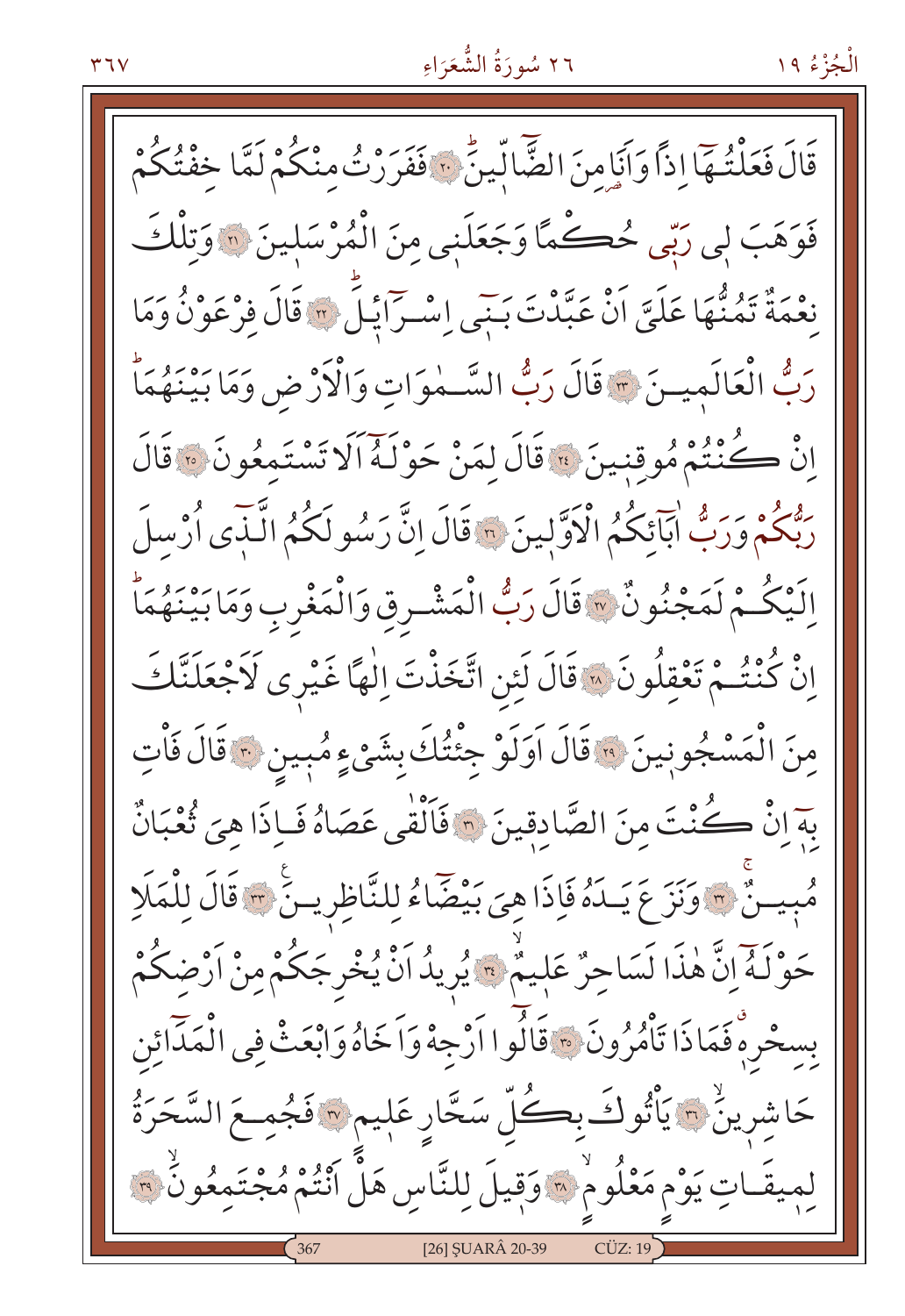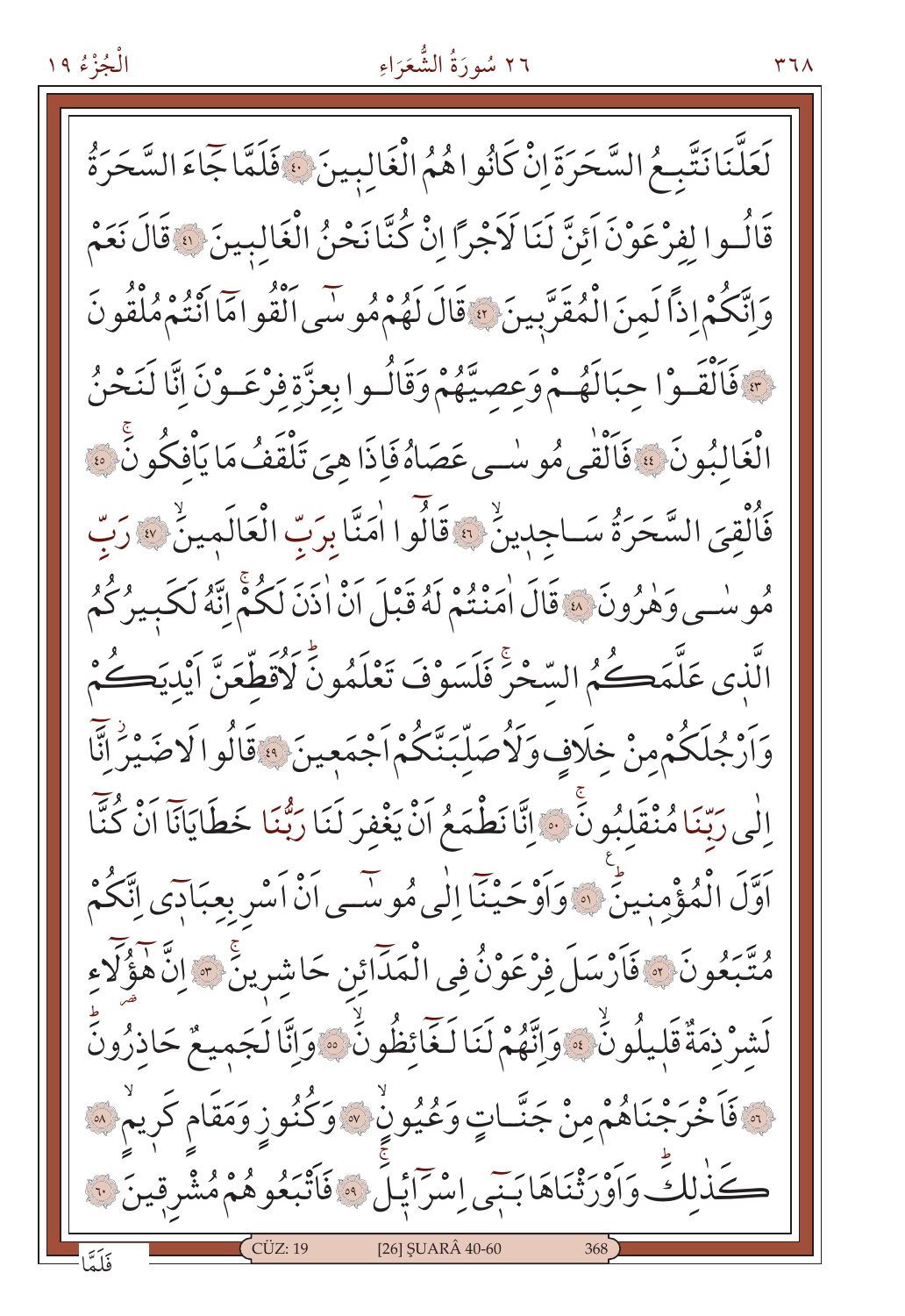الْجُزْءُ ١٩

فَلَمَّـا تَرَاءَ الْجَمْعَانِ قَالَ اَصْحَابُ مُوسَى انَّا لَمُدْرَكُونَّ نَّةَ قَالَ كَلَّا إِنَّ مَعِيَ رَبِّي سَيَهْدِينِ لَهِ فَأَوْحَيْنَا إِلَٰي مُوسَى اَنِ اضْرِبْ بِعَصَاكَ الْبَحْرَ فَانْفَلَقَ فَكَانَ كُلَّ فِرْقِ كَالطَّوْدِ الْعَظِيمَ \* وَأَزْلَفْنَـا ثَمَّ الْاخْرِيـنَّ \* وَأَنْجَيْنَا مُوسْـى وَمَنْ حَمَّةً اَجْمَعِينَ \* أَمَّرَقْنَا الْأَخْرِينُ \* إِنَّ فِي ذٰلِكَ لَأَيَةً وَمَا كَانَ اَكْثَرُهُمْ مُؤْمِنِينَ ﴾ وَإِنَّ رَبَّكَ لَهُموَ الْعَزِيزُ الرَّحِيمُ ۞ وَاتْلُ عَلَيْهِمْ نَبَاً إِبْرٰهِيــمْ ۚ وَاذْ قَالَ لِأَبِيهِ وَقَوْمِـهِ مَا تَعْبُدُونَ مِ قَالُـوا نَعْبُـدُ اَصْنَاماً فَنَظَلُّ لَهَا عَاكفينَ « قَالَ هَلْ يَسْمَعُو نَكُمْ اذْ تَدْعُـونُ ۚ ٣ أَوْ يَنْفَعُونَكُمْ أَوْ يَضُرُّونَ \* قَالُوا بَلْ وَجَدْنَا ابَآءَنَا كَذَٰلِكَ يَفْعَلُونَ ۞ قَالَ اَفَرَائِتُمْ مَا كُنْتُمْ تَعْبُدُونُ \* أَنْتُمْ وَآبَآؤُكُمُ الْأَقْدَمُونَ \* فَإِنَّهُمْ عَبِدُوٌّ لِّي إِلَّا رَبَّ الْعَالَمينُ \* اَلَّـذي خَلَقَنِي فَهُوَ يَهْدِينُ \* وَالَّذِي هُوَ يُطْعِمُنِي وَيَسْتِقِينُ \* وَإِذَا مَرِضْتُ فَهُوَ يَشْتِفِينَ \* وَالَّذِي يُمِيتُنٖى ثُمَّ يُحْبِينُ ۞ وَالَّذِّى اَطْمَعُ اَنْ يَغْفِرَ لِي خَطِّيعَتِي يَــوْمَ الدِّينُ \* رَبِّ هَبْ لِي حُكْمًا وَاَلْحِقْنِي بِالصَّالِحِينُ \* \* [26] SUARÂ 61-83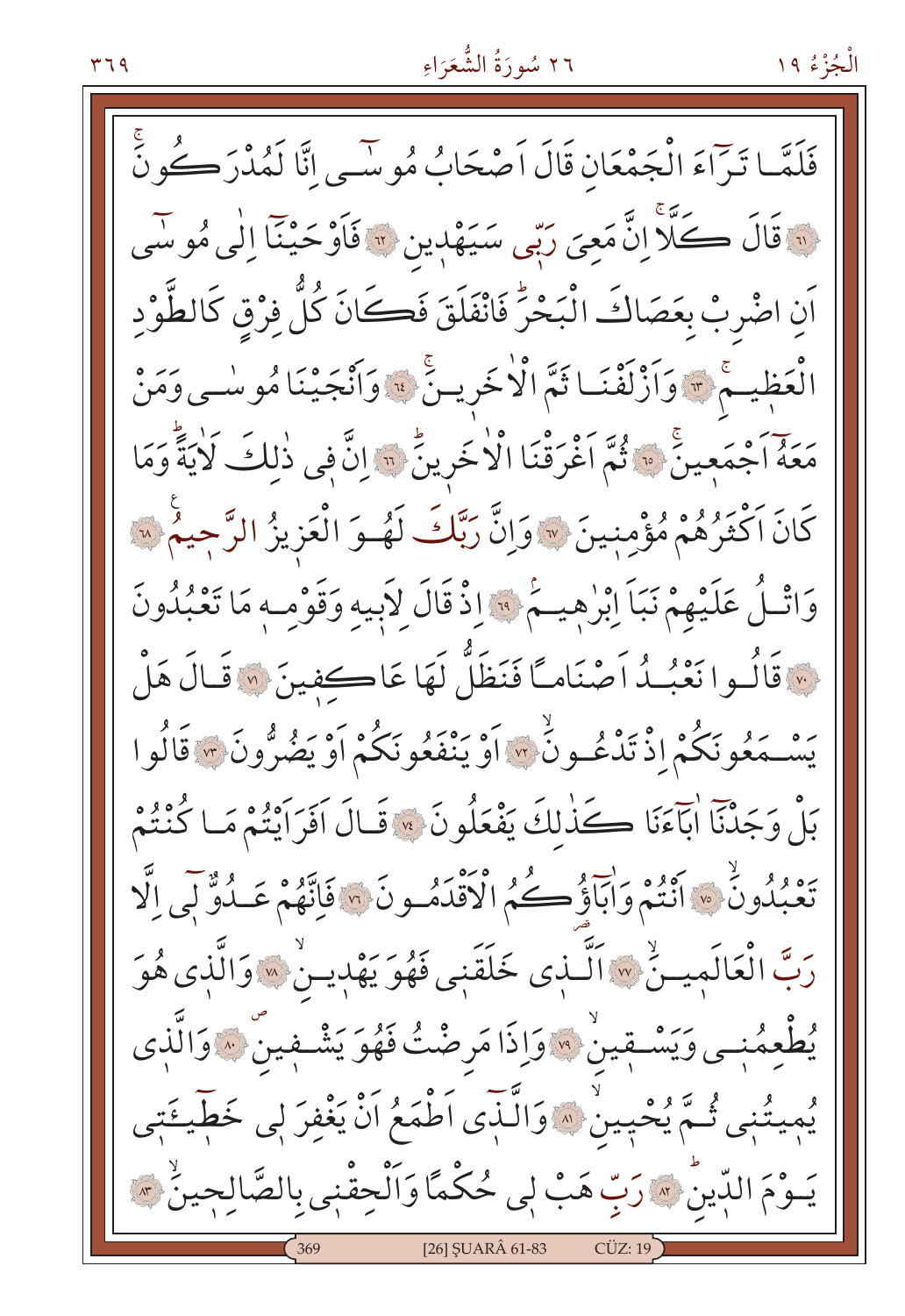الْجُزْءُ ١٩

 $\mathsf{r}\mathsf{v}$  .

وَاجْعَلْ لِي لِسَـانَ صِـدْقِ فِي الْأَخِرِيـنُ ۞ وَاجْعَلْنِي مِنْ وَرَثَةِ جَنَّةِ النَّعِيمُ \* وَاغْفِرْ لاَبِي اِنَّهُ كَانَ مِنَ الضَّالِّينُ \* وَلَا تُخْزِنِي ه بِرُوْمَ وِ مِنْ سَيَوْمَ لَا يَنْفَعُ مَالٌ وَلَا بَنُسُونٌ بِسَاالَّا مَنْ آتَى اللَّهَ بِقَلْبِ سَـلِيمٌ ﴾ وَأُزْلِفَتِ الْجَنَّةُ لِلْمُتَّقِينُ ﴾ وَبُرِّرَتِ الْجَحِيمُ لِلْغَاوِينُ ﴾ وَقِيلَ لَهُمْ أَيْنَ مَا كُنْتُمْ تَعْبُدُونُ ﴾ منْ دُونِ اللَّهِ هَـلْ يَنْصُرُونَكُمْ اَوْ يَنْتَصـرُونَّ ﴾ فَكُبْكِبُوا فِيهَا هُمْ وَالْغَاوُنَّ <u>َ» وَ</u>جُنُودُ إِبْلِيسَ اَجْمَعُونَّ ۞ قَالُوا وَهُمْ فِيهَا يَخْتَصِمُونُ ۞ تَاللّٰهِ إِنْ كُنَّا لَفِي ضَلَالٍ مُبِينٌ \* إِذْنُسَوِّيكُمْ بِرَبِّ الْعَالَمِينَ ۞ وَمَّا اَصَلَّنَّا اِلَّا الْمُجْرِمُونَ ﴾ فَمَا لَنَامِنْ شَافِعِينٌ ﴾ وَلَا صَدِيقِ حَمِيمِ إِنَّا فَلَوْ اَنَّ لَنَا كَرَّةً فَنَكُونَ مِنَ الْمُؤْمِنِينَ إِنَّ إِنَّ فِي ذٰلِكَ لَاٰيَةً وَمَا كَانَ اَكْثَرُهُمْ مُؤْمِنِينَ \* وَإِنَّ رَبَّكَ لَهُوَ الْعَزِيزُ الرَّحِيمُ يَّةَ كَذَّبَتْ قَوْمُنُوحِ الْمُرْسَلِينَّ سَاذْقَالَ لَهُمْ اَخُوهُمْنُوحٌ اَلَا تَتَّقُونَ ۚ . ﴾ انِّي لَڪُمْ رَسُولٌ اَمينٌٰ ۞ فَاتَّقُوا اللَّهَ وَاَطِيعُونَ ۞ وَمَا اَسْئَلُكُمْ عَلَيْهِ مِنْ اَجْرَ إِنْْ اَجْرِيَ إِلَّا عَلَى رَبِّ الْعَالَمِينَ ۚ وَلَا فَاتَّقُوا اللَّهَ وَاَطِيعُونٍّ ۚ ۚ ۚ قَالُوا أَنُؤْمِنُ لَكَ وَاتَّبَعَكَ الْأَرْذَلُونَّ ۚ ۚ [26] ŞUARÂ 84-111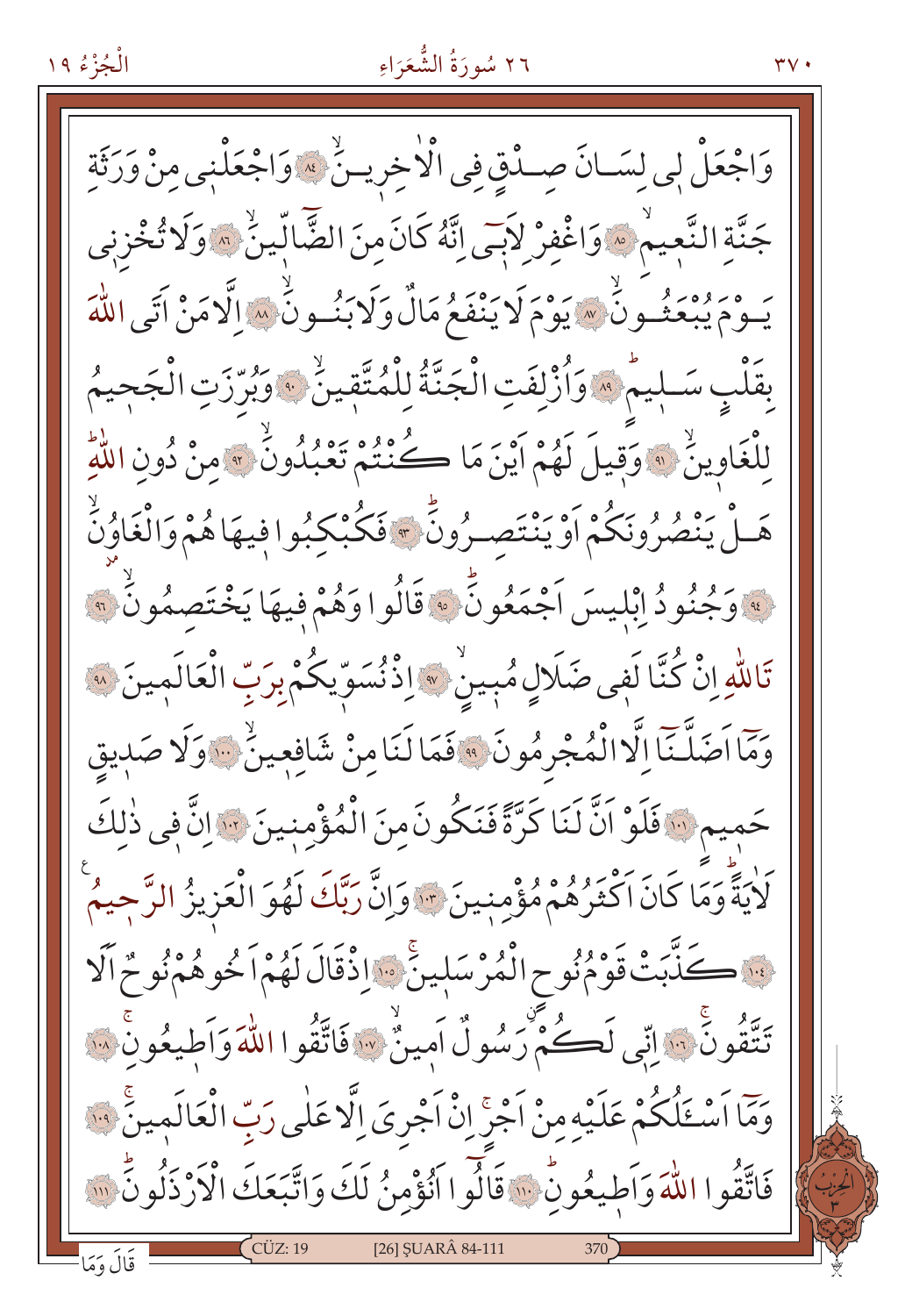قَالَ وَمَا عِلْمِي بِمَا كَانُوا يَعْمَلُونَّ ۚ " إِنْ حِسَـابُهُمْ إِلَّا عَلَى رَبِّي لَوْ تَشْعُرُونَ ۚ "وَمَا أَيَابِطَارِدِ الْمُؤْمِنِينَ ۚ ۚ " إِنْ أَيَا اِلَّا نَذِيرٌ مُبِينٌ وَا قَالُوا لَئِنْ لَمْ تَنْتَهِ يَا نُوحُ لَتَكُونَنَّ مِنَ الْمَرْجُومِينِّ ۚ وَالَ رَبّ إِنَّ قَوْمِي كَذَّبُونَّ ۞ فَافْتَحْ بَيْنِي وَبَيْنَهُمْ فَتْحًا وَنَجّْنِي وَمَـنْ مَعِيَ مِـنَ الْمُؤْمِنِيـنَ «افْأَنْجَيْنَاهُ وَمَنْ مَعَهُ فِي الْفُلْكِ الْمَشْحُونِ ۚ ۚ إِنَّ ثُمَّ اَغْرَقْنَا بَعْدُ الْبَاقِينِّ ۚ ﴾ [لَّ في ذٰلكَ لَايَةً وَمَا كَانَ اَكْثَرُهُـمْ مُؤْمِنِينَ \* وَإِنَّ رَبَّكَ لَهُوَ الْعَزِيــزُ الرَّحيمُ \* \* كَذَّبَتْ عَادٌ الْمُرْسَلِينَ \* إِذْقَالَ لَهُمْ اَخُوهُمْ هُو دٌ اَلَا تَتَّقُونَ \* \* اِنِّي لَكُمْ رَسُولٌ اَمِينٌ ۞ فَاتَّقُوا اللَّهَ وَاَطِيعُونَ ۞ وَمَا اَسْتَلُكُمْ عَلَيْهِ مِنْ اَجْرِ إِنْ اَجْرِيَ إِلَّا عَلٰى رَبِّ الْعَالَمِيـنَّ ۞ اَتَبْنُونَ بِكُلِّ رِيعِ اٰيَةً تَعْبَثُونَٰ ۞ وَتَتَّخِـذُونَ مَصَانِعَ لَعَلَّكُمْ تَخْلُدُونَٰ <u>اِلَّا وَإِذَا بَطَشْتُمْ بَطَشْتُمْ جَبَّارِينَ</u> ﴾ فَاتَّقُوا اللّٰهَ وَأَطِيعُونِ ۚ ۞ وَاتَّقُّـوا الَّـٰبَى اَمَدَّكُمْ بِمَا تَعْلَمُـونَ ۚ ﴾ اَمَدَّكُمْ بِانْعَام وَبَنِينٌ ﴾ وَجَنَّاتٍ وَعُيُونٍ ۚ ﴾ إنَّمِي اَخَافُ عَلَيْكُمْ عَذَابَ يَوْم عَظِيمٌ ﴾ قَالُوا سَوَّاءٌ عَلَيْنَا أَوَعَظْتَ أَمْ لَمْ تَكُنْ مِنَ الْوَاعِظِينُ ٣ [26] SUARÂ 112-136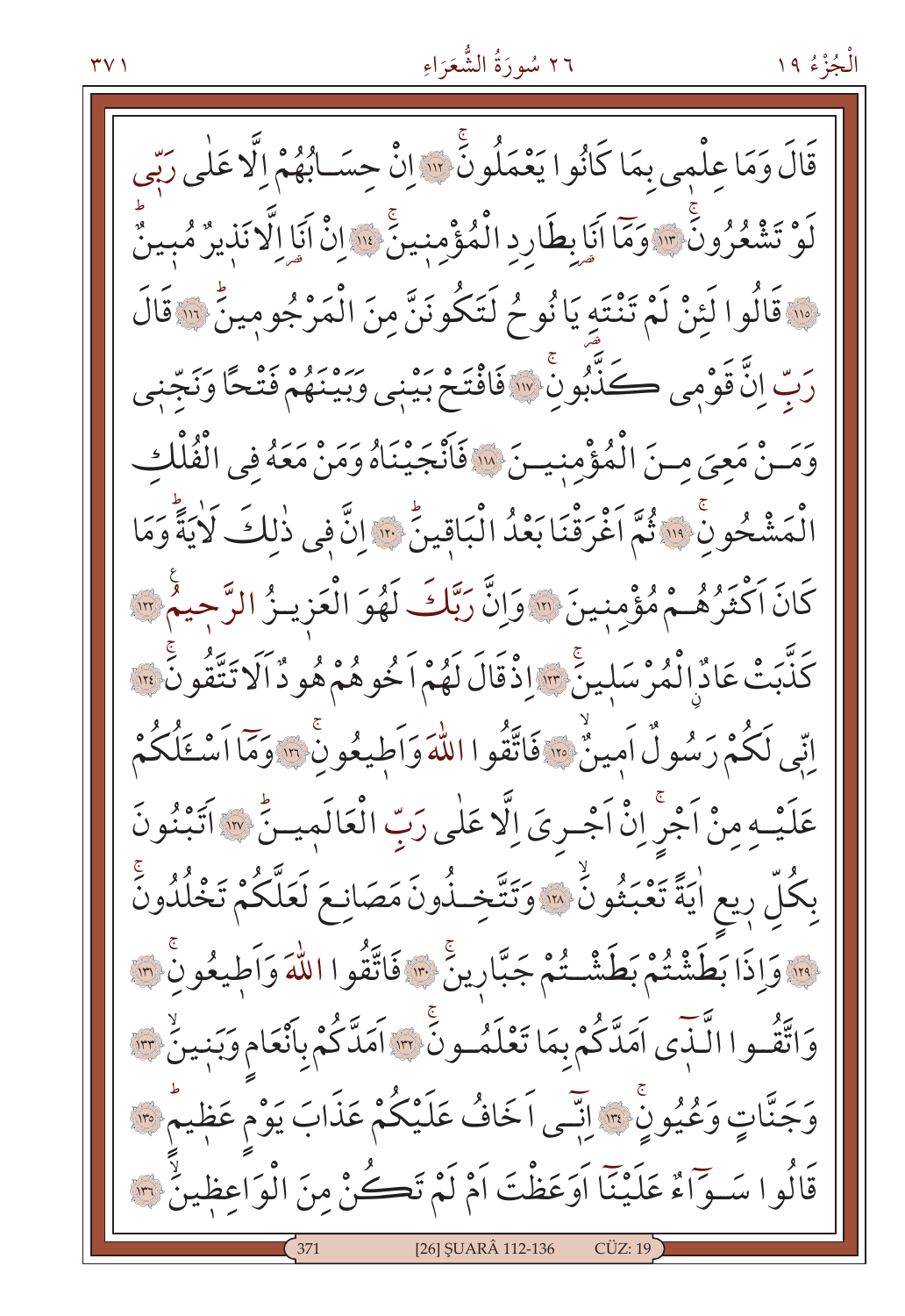الْجُزْءُ ١٩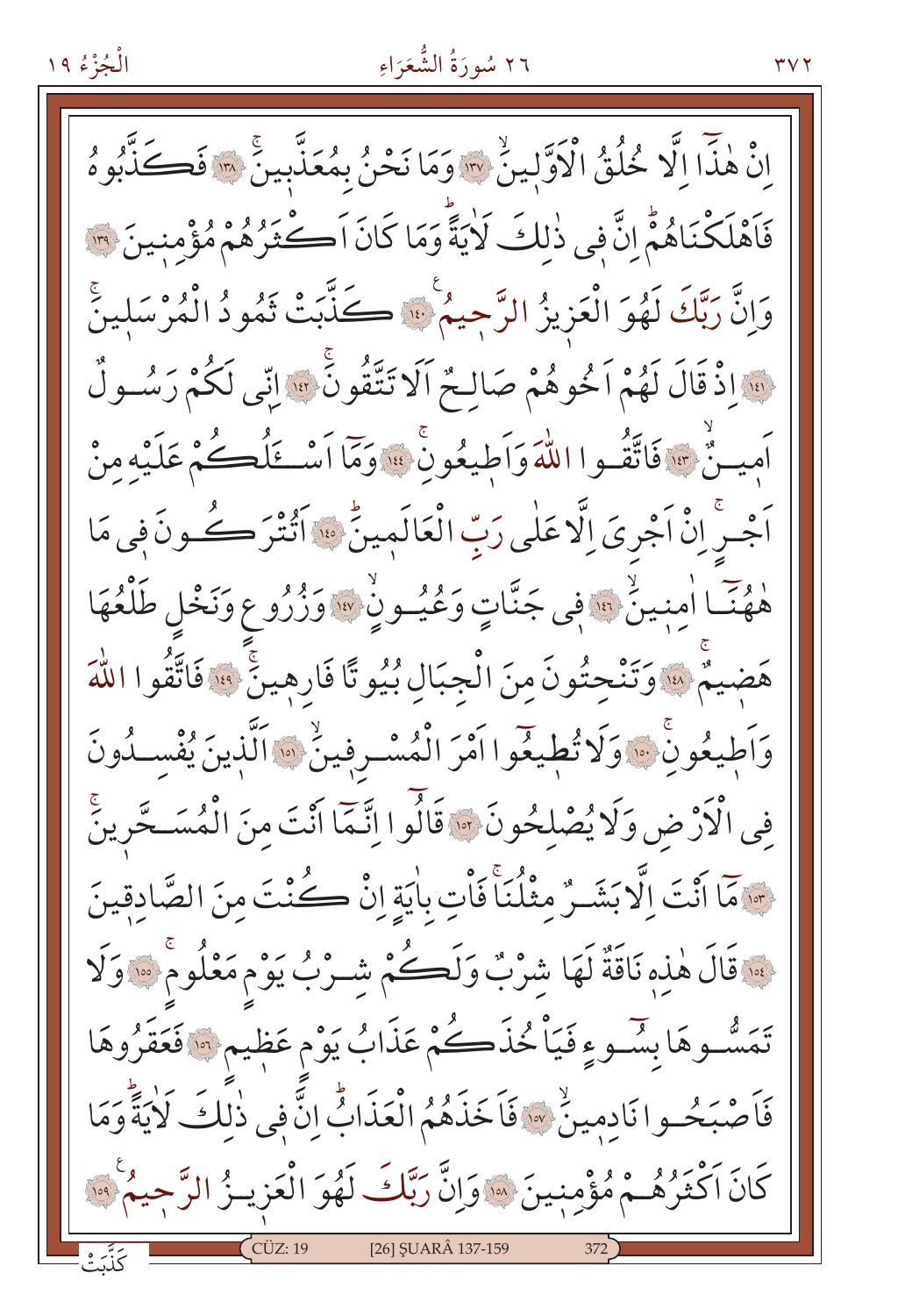كَذَّبَتْ قَوْمُ لُوطٍ الْمُرْسَـلِينَ ۚ "اِذْ قَـالَ لَهُمْ اَخُوهُمْ لُوطٌ اَلَا تَتَقُونَ ۚ ۚ وَإِنِّي لَكُمْ رَسُولٌ أَمِينٌ ۚ وَ فَاتَّقُوا اللَّهَ وَأَطِيعُونِ ۚ وَ لَهَ اللَّهَ وَمَّا أَسْئَلُكُمْ عَلَيْهِ مِنْ أَجْرِ إِنْْ أَجْرِيَ إِلَّا عَلَى رَبِّ الْعَالَمِينِّ لِلَّهَ اَتَأْتُونَ الذَّكْرَانَ منَ الْعَالَمِينُ \* وَتَذَرُونَ مَا خَلَقَ لَكُمْ رَبُّكُمْ مِنْ أَزْوَاجِكُمّْ بَلْ أَنْتُمْ قَوْمٌ عَادُونَ ۚ " قَالُوا لَئِنْ لَمْ تَنْتَهِ يَا لُوطُ لَتَكُونَنَّ مِنَ الْمُخْرَجِينَ ۞ قَـالَ اِنِّي لِعَمَلِكُمْ مِنَ الْقَالِينُ ۞ رَبِّ نَجِّنِي وَأَهْلِي مِمَّا يَعْمَلُونَ ۚ ۚ فَنَجَّيْنَاهُ وَأَهْلَهُ أَجْمَعِينَ ۚ ﴾ اِلَّا عَجُوزًا فِي الْغَابِرِينَ ۞ ثُمَّ دَمَّرْنَا الْأَخَرِينَ ۞ وَٱمْطَرْنَا عَلَيْهِمْ مَطَرَ أَفَسَاءَمَطَرُ الْمُنْذَرِينَ \* إِنَّ فِي ذٰلِكَ لَايَةً وَمَا كَانَ اَكْثَرُهُمْ مُؤْمِنِيسَ \* وَإِنَّ رَبَّكَ لَهُوَ الْعَزِيزُ الرَّجِيمُ \* كَذَّبَ اَصْحَابُ لْثَيْكَةِ الْمُرْسَلِينَ ۚ وَالْذَقَالَ لَهُمْ شُعَيْبٌ اَلَا تَتَّقُونَنَّ ۚ وَاتِّي لَكُمْ رَسُولُ أَمِينٌ ﴾ فَاتَّقُوا اللَّهَ وَأَطِيعُونَ ﴾ وَمَّا أَسْئَلُكُمْ عَلَيْه مِنْ اَجْرْ إِنْ اَجْرِيَ إِلَّا عَلَى رَبِّ الْعَالَمِينِّ ۞ اَوْفُوا الْكَيْلَ وَلَا تَكُونُوامِنَ الْمُخْسِرِينَ ۚ ۚ وَزِنُوابِالْقِسْطَاسِ الْمُسْتَقِيمَ ۚ وَلَا تَبْخَسُوا النَّاسَ اَشْيَاءَهُمْ وَلَا تَعْثَوْا فِي الْأَرْضِ مُفْسِدِينٌ \*\* [26] SUARÂ 160-183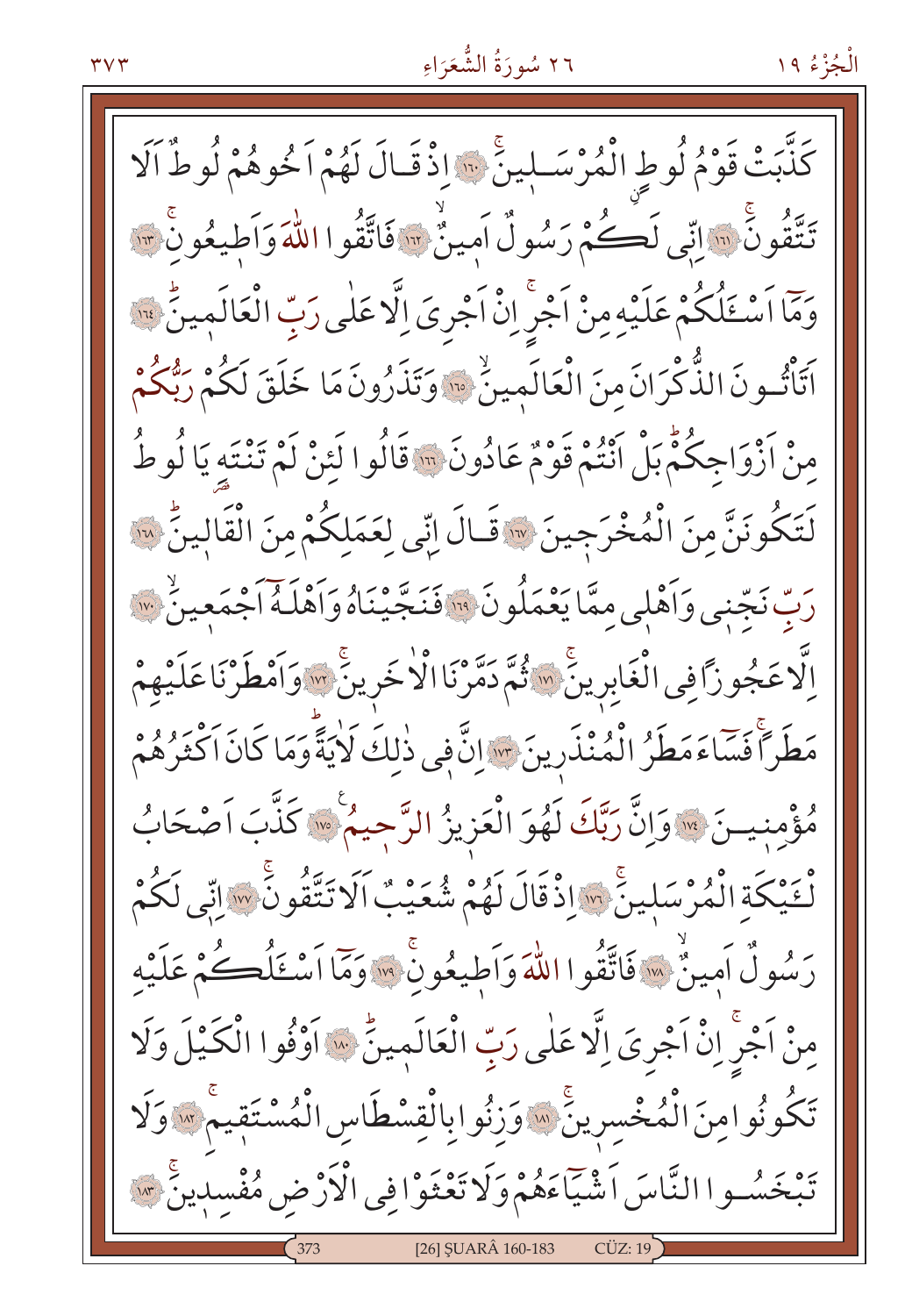# ٢٦ سُورَةُ الشُّعَرَاءِ

وَاتَّقُـوا الَّذِي خَلَقَكُمْ وَالْجِبِلَّـةَ الْأَوَّلِينِّ سَقَالُوا انَّـمَّا أَنْتَ مِنَ الْمُسَــحَّرِينُ \* وَمَا أَنْتَ اِلَّا بَشَرٌ مثْلُنَا وَانْ نَظُنُّكَ لَمنَ الْكَاذِبِينَّ ۞ فَاَسْقِطْ عَلَيْنَا كِسَفًا مِنَ السَّـمَاءِ إِنْ كُنْتَ مِنَ الصَّادِقِينُّ ۞ قَالَ رَبِّي اَعْلَمُ بِمَا تَعْمَلُونَ ۞ فَكَذَّبُوهُ فَاَخَذَهُـمْ عَذَابُ يَوْمِ الظُّلَّـةُ إِنَّهُ كَانَ عَذَابَ يَوْمِ عَظيم ۚ إِلَّ فِي ذٰلِكَ لَأَيَةً وَمَـا كَانَ اَكْثَرُهُمْ مُؤْمِنينَ \* وَإِنَّ رَبَّكَ لَهُوَ الْعَزِيــزُ الرَّجِيــمُ ۞ وَإِنَّــهُ لَتَنْزِيلُ رَبِّ الْعَالَمِيــنِّ ۞ نَزَلَ بِهِ الرُّوحُ الْأَمِينُ \* عَلَى قَلْبِكَ لِتَكُونَ مِنَ الْمُنْذِرِينُ \* بِلِسَانٍ عَرَبِيٍّ مُبِينٌ \* وَإِنَّهُ لَفِي زُبُرِ الْأَوَّلِينَ \* أَوَلَمْ يَكُنْ لَهُمْ اٰيَةً اَنْ يَعْلَمَهُ عُلَمْؤُا بَنِّي إِسْرَائِلَ ﴾ وَلَـوْ نَزَّلْنَاهُ عَلَى بَعْضِ الْأَعْجَمِينُ ۚ ﴾ فَقَرَاهُ عَلَيْهِمْ مَا كَانُوا بِهِ مُؤْمِنِينَ ﴾ ﴾ كَذٰلكَ سَلَكْنَاهُ فِي قُلُوبِ الْمُجْرِمِينٍّ ٣٠٠ لَا يُؤْمِنُونَ بِهِ حَتّٰى يَسْرَوُا الْعَسْذَابَ الْأَلِيهُمْ لِلْهَ فَيَأْتِيَهُمْ بَغْتَةً وَهُمْ لَا يَشْكُرُونَ لِلَّهِ فَيَقُولُـوا هَلْ نَحْـنُ مُنْظَـرُونَّ ۞ اَفَبِعَذَابِنَا يَسْـتَعْجِلُونَ ۞ أَفَرَأَيْتَ إِنْ مَتَّعْنَاهُمْ سِنِينٌ ﴾ أَثُمَّ جَاءَهُمْ مَا كَانُوا يُوعَدُونُ ۞ [26] ŞUARÂ 184-206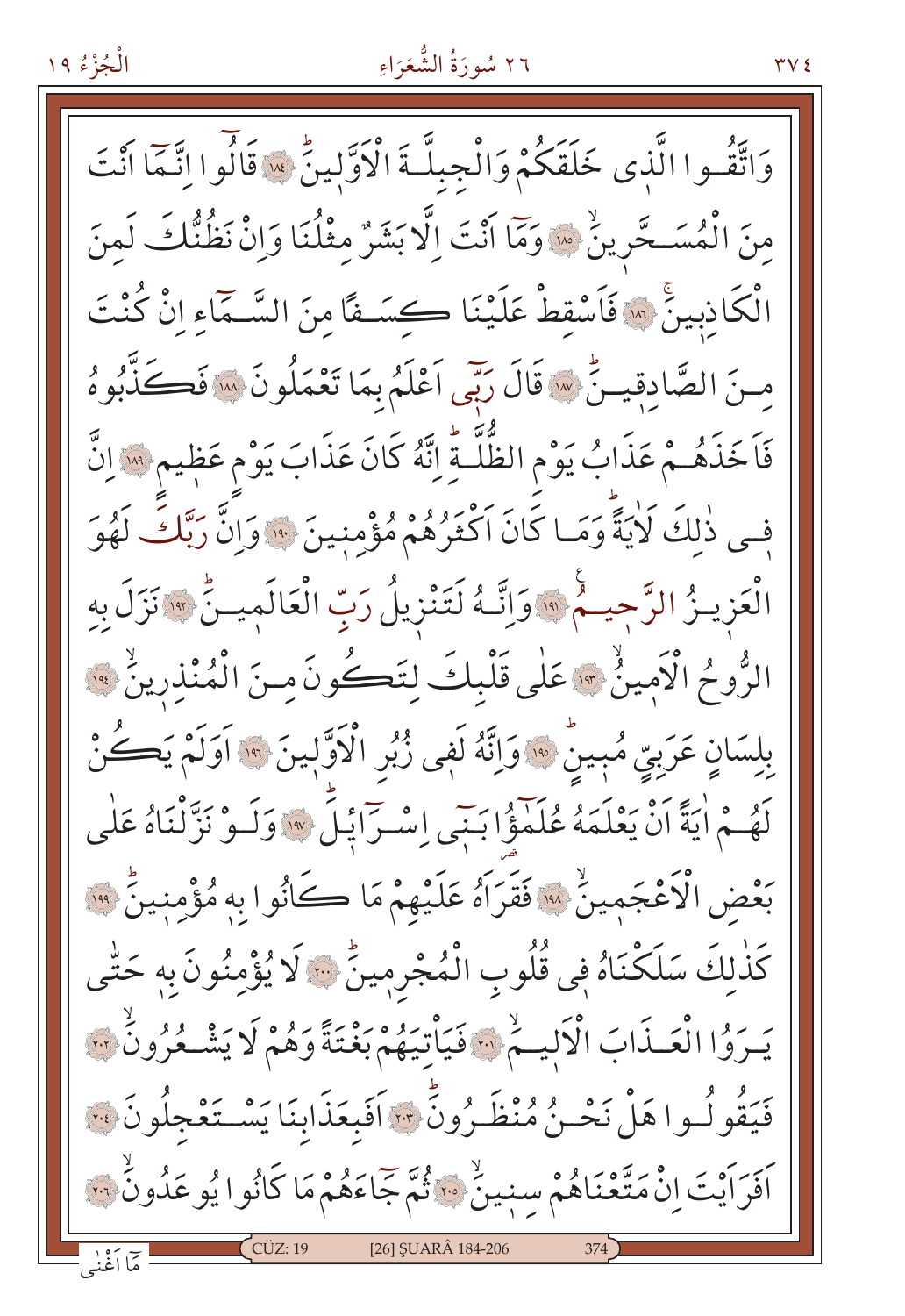#### $\mathbf{r} \vee \mathbf{0}$

### ٢٦ سُورَةُ الشُّعَرَاءِ

حَمّا أَغْنَى عَنْهُمْ مَا كَانُوا يُمَتَّعُونَّ \* وَمَّا أَهْلَڪْنَـا مِنْ قَرْيَةِ اِلَّا لَهَا مُنْذِرُونَ ۚ وَلَا تَدْرٰى وَمَا كُنَّا ظَالِمِينَ ۞ وَمَا تَنَزَّلَتْ بِهِ الشَّيَاطِينُ ۞ وَمَا يَنْبَغِي لَهُمْ وَمَا يَسْتَطِيعُونَ ۞ اِتَّهُمْ عَنِ السَّـمْعِ لَمَعْزُولُونَّ ۞ فَلَا تَدْعُ مَعَ اللّهِ اِلٰهَا اٰ خَرَ فَتَكُونَ مِنَ الْمُعَذَّبِينَ \* وَأَنْذِرْ عَشِيرَتَكَ الْأَقْرَبِينَ \* وَاخْفِضْ جَنَاحَكَ لِمَنِ اتَّبَعَكَ مِنَ الْمُؤْمِنِينَ ۞ فَإِنْ عَصَوْكَ فَقُلْ اِنِّـى بَرَىءٌ مِمَّا تَعْمَلُونَّ ۚ ۚ وَتَـوَكَّلْ عَلَى الْعَزِيزِ الرَّجِيمُ ۚ ۚ اَلَّذِي يَرٰيكَ حِينَ تَقُومُ ۚ إِلاَّ وَتَقَلَّبَكَ فِي السَّاجِدِينَ ۚ ۚ ۚ وَقَلَّهُ هُوَ السَّـمِيعُ الْعَلِيمُ ۞ هَلْ أُنَبِّئُكُمْ عَلٰى مَنْ تَنَزَّلُ الشَّيَاطِينُ ۞ تَنَزَّلُ عَلٰى كُلِّ اَفَّاكٍ اَثِيمْ \* يُلْقُونَ السَّمْعَ وَاَكْثَرُهُمْ كَاذِبُونَّ حِسَ وَالشُّعَرَاءُ يَتَّبِعُهُمُ الْغَاوُنِّ مِسَالَمْ تَرَ اَنَّهُمْ فِي كُلِّ وَادِ يَهِيمُونُ ۚ ﴾ وَاتَّهُـمْ يَقُولُونَ مَا لَا يَفْعَلُونُ ﴾ [لَّا الَّذِينَ اٰمَنُوا وَعَمِلُـوا الصَّالِحَاتِ وَذَكَرُوا اللَّهَ كَثِيـرًا وَانْتَصَرُوا مِنْ بَعْدِ مَا ظُٰلِمُواْ وَسَـيَعْلَمُ الَّذِينَ ظَلَمُوا اَيَّ مُنْقَلَبٍ يَنْقَلِبُونَ ۞ أَيَاتُهَا ٩٣ سُورَةُ النَّمْل مَكِّيَّةٌ  $\sim$  375  $CUZ:19$ [26] ŞUARÂ 207-227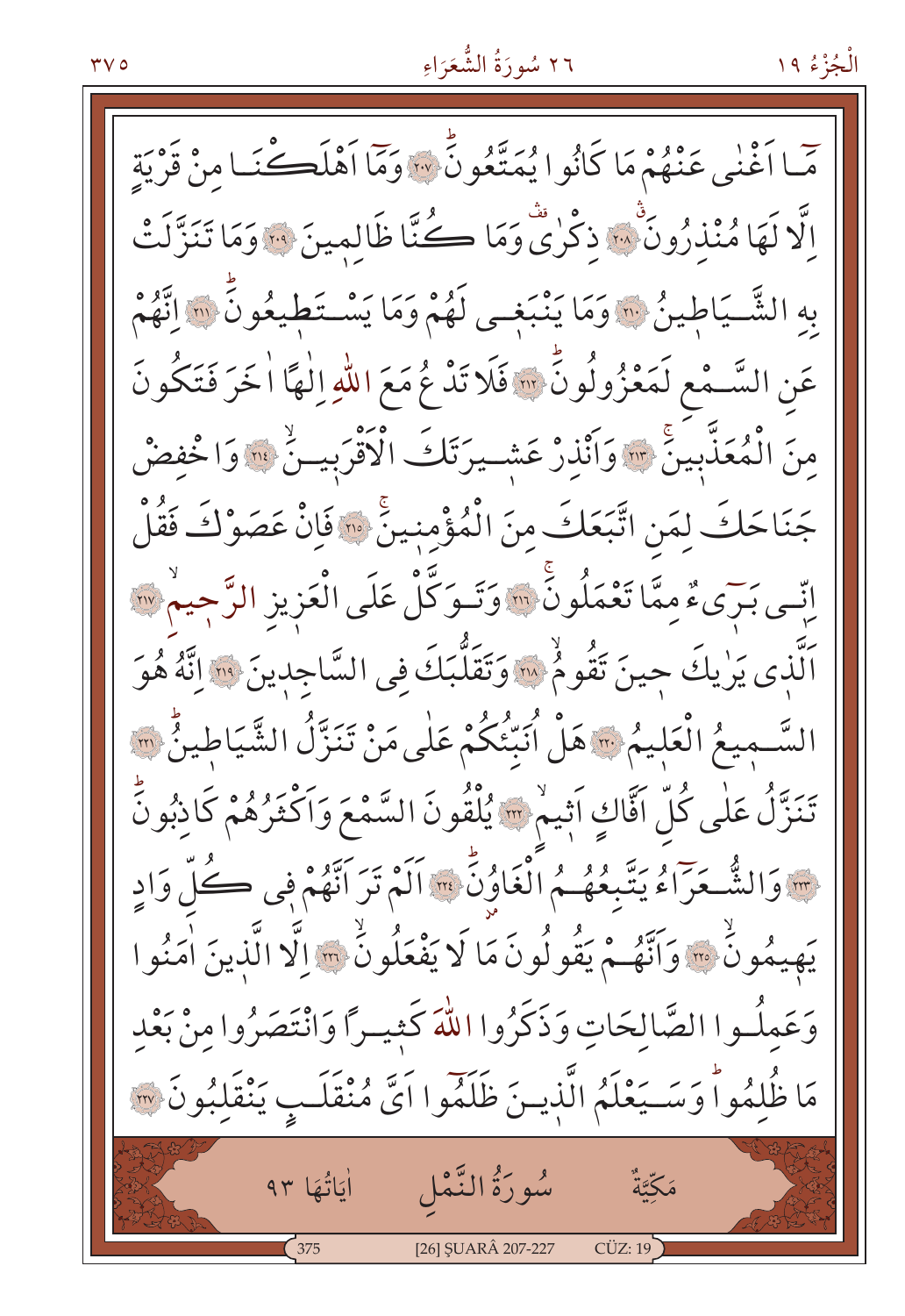الْجُزْءُ ١٩

٢٧ سُورَةُ النَّمْل

ڟۺٙؾؚڵڬ؋ؗؽٲٮ۠ٛ؋ڷڡؙٛۯ<sup>ۨ</sup>ٳڹۣۅؘڮؾؘٳٮؚؚ۪ۿؙڹ۪ۑڹۨ<mark>۞ۿؙ</mark>ٮؘ۠ؽ*ۅؘؠؙ*ۺ۠ڔؗؽڶؚۣڵۛڡؙٷ۫ڡڹۑڽؖٚ نَ اَلَّذِينَ يُقِيمُونَ الصَّلٰوةَ وَيُؤْتُونَ الزَّكُوةَ وَهُمْ بِالْأَخِرَةِ هُمْ يُوقِنُونَ ﴾ إِنَّ الَّذِينَ لَا يُؤْمِنُونَ بِالْأَخِرَةِ زَيَّنَّا لَهُمْ أَعْمَالَهُمْ فَهُمْ يَعْمَهُونٍّ ، أُولٰئِكَ الَّذِينَ لَهُمْ سُّـوءُ الْعَذَابِ وَهُمْ فِي الْأَخِرَةِ هُمُ الْاَخْسَـرُونَ ﴾ وَاتَّكَ لَتُلَقَّى الْقُرْانَ مِنْ لَدُنْ حَكِيم عَلِيم نَ إِذْ قَالَ مُوسْبِي لِأَهْلِهِ إِنِّي انَسْتُ نَارًا سَاتِيكُمْ مِنْهَا بِخَبَرِ اَوْ اْتِيكُمْ بِشِهَابٍ قَبَسٍ لَعَلَّكُمْ تَصْطَلُونَ ۞ فَلَمَّا جَاءَهَا نُوديَ اَنْ بُورِكَ مَنْ فِي النَّارِ وَمَنْ حَوْلَهَا وَسُبْحَانَ اللّٰهِ رَبِّ الْعَالَمِينَ ۞ يَا مُوسَى إِنَّهُ أَنَا اللَّهُ الْعَزِيزُ الْحَكِيمُ ۚ وَاَلْقِ عَصَاكَ فَلَمَّا رَاٰهَا يَهْ يَهْ كَاتَّهَا جَمَانٌّ وَلَّى مُدْبِرًا وَلَمْ يُعَقِّبُ يَا مُوسٰى لَا تَخَفْ إِنِّي لَا يَخَافُ لَدَيَّ الْمُرْسَلُونِّ ۚ وَإِلَّا مَنْ ظَلَمَ ثُمَّ بَدَّلَ حُسْنًا بَعْدَ سُوءِ فَاتِّي غَفُورٌ رَحِيمٌ ۚ وَأَدْخِلْ يَدَكَ فِي جَيْبِكَ تَخْرُجْ بَيْضَاءَ مِنْ غَيْرِ سُوءٍفِي تِسْعِ اٰيَاتٍ اِلٰى فِرْعَوْنَ وَقَوْمِهٖ اِنَّهُمْ كَانُوا قَوْمًا فَاسِقِينَ ﴾ فَلَمَّا جَاءَتْهُمْ ايَاتُنَامُبْصِرَةًقَالُواهٰذَا سخْرُمُبِينٌ ﴾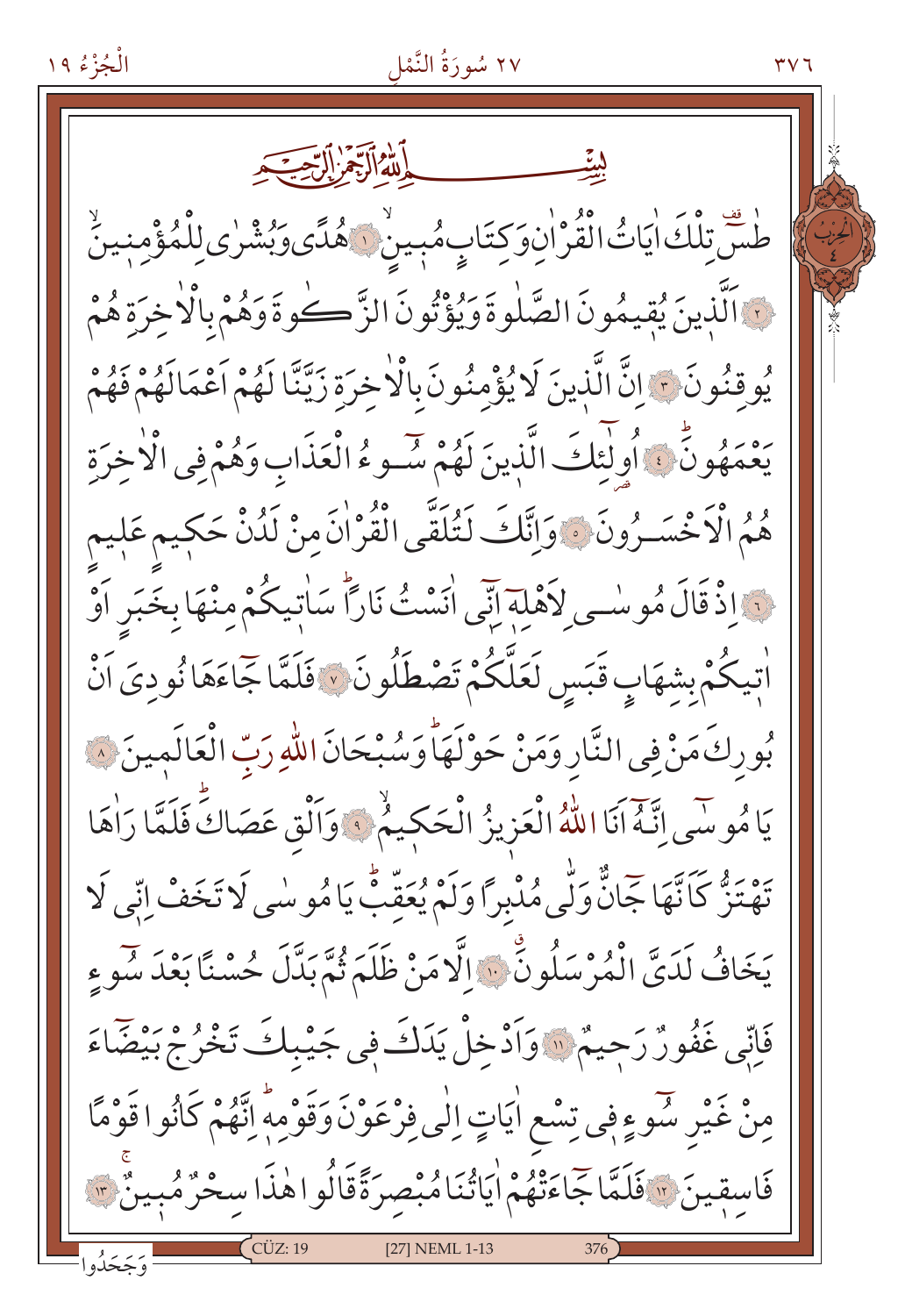#### ٢٧ سُورَةُ النَّمْل

الْجُزْءُ ١٩

وَجَحَدُوا بِهَا وَاسْتَيْقَنَتْهَا انْفُسُهُمْ ظُلْمًا وَعُلُواً فَانْظُرْ كَيْفَ كَانَ عَاقِبَةُ الْمُفْسِدِينَ ۚ إِلَى وَلَقَدْ اٰتَيْنَا دَاوُدَ وَسُلَيْمٰنَ عِلْمًا وَقَالَا الْحَمْدُ لِلَّهِ الَّذِي فَضَّلَنَا عَلَى كَثِيرِ مِنْ عِبَادِهِ الْمُؤْمِنِينَ نَ وَوَرِ ثَ سُلَيْمٰنُ دَاوُدَ وَقَالَ يَآ ايُّهَا النَّاسُ عُلَّمْنَا مَنْطَقَ الطَّيْرِ وَأُوتِينَا مِنْ كُلِّ شَيْءٍ إِنَّ هٰذَا لَهُوَ الْفَضْلُ الْمُبِينُ لِنَّا وَحُشِيرَ لِسُلَيْمٰنَ جُنُودُهُ مِنَ الْجِنَّ وَالْإِنْسِ وَالطَّيْرِ فَهُمْ يُوزَعُونَ \* حَتَّى إِذَّا آتَوْا عَلَى وَادِ النَّمْلُ قَالَتْ نَمْلَةٌ يَا آيُّهَا النَّمْلُ ادْخُلُوا مَسَاكِنَكُمْ لَا يَحْطِمَنَّڪُمْ سُلَيْمِنُ وَجُنُودُهُ وَهُمْ لَا يَشْـعُرُونَ ۚ إِلاَّ فَتَبَسَّـمَ ضَاحڪاً منْ قَوْلَهَا وَقَالَ رَبّ أَوْزِعْنِي أَنْ أَشْكُرَ نِعْمَتَكَ الَّتِبِي أَنْعَمْتَ عَلَيِّ وَعَلَى وَالِبِدَيَّ وَأَنْ أَعْمَلَ صَالِحًا تَرْضٰيهُ وَأَدْخِلْنِي بِرَحْمَتِكَ فِي عِبَـادِكَ الصَّالِجِيـنَ ۞ وَتَفَقَّـدَ الطَّيْرَ فَقَالَ مَا لِـيَ لَا اَرَى الْهُدْهُدَ أَمْ كَانَ مِنَ الْغَائِبِينَ ﴾ لَأُعَذِّبَنَّهُ عَذَابًا شَدِيدًا أَوْ كَرَانُّهُ حَنَّةً أَوْ لَيَأْتِيَنِّي بِسُلْطَانٍ مُبِينٍ ۞ فَمَكَثَ غَيْرَ بَعِيدٍ فَقَالَ اَحَطْتُ بِمَا لَمْ تُحِطْ بِهِ وَجِئْتُكَ مِنْ سَبَإٍ بِنَبَإٍ يَقِينِ ٣ [27] NEML 14-22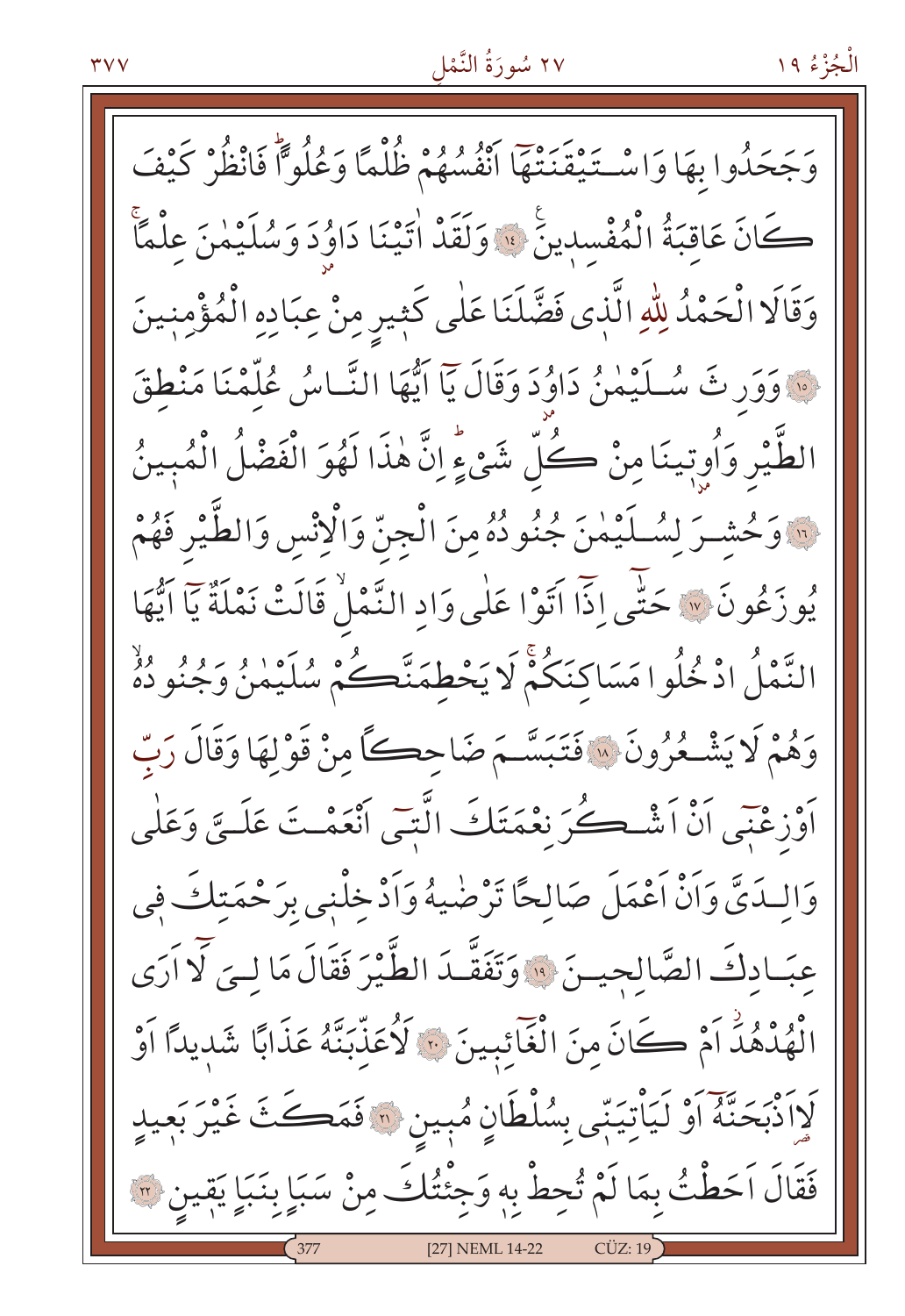#### ٢٧ سُورَةُ النَّمْل

**TVA** 

اِنِّي وَجَدْتُ امْرَاَةً تَمْلِكُهُمْ وَأُوتِيَتْ مِنْ كُلِّ شَـئِ ءٍ وَلَهَا عَـرْشٌ عَظِيـمٌ \* وَجَدْتُهَـا وَقَوْمَهَا يَسْـجُدُونَ لِلشَّـمْسِ مِنْ دُونِ اللَّهِ وَزَيَّنَ لَهُمُ الشَّـيْطَانُ اَعْمَالَهُمْ فَصَدَّهُمْ عَنِ السَّـبِيلِ فَهُمْ لَا يَهْتَدُونُ ۚ ۚ ٱلَّا يَسْكُدُوا لِلّٰهِ الَّذِي يُخْرِجُ الْخَبْءَ فِي السَّـمٰوَاتِ وَالْأَرْضِ وَيَعْلَـمُ مَـا يُّخْفُونَ وَمَا يُّعْلِنُـونَ ۞ اَللَّهُ لَّا اِلْـهَ اِلَّا هُــوَ رَبُّ الْعَرْشِ الْعَظِيمِ ؟ قَالَ سَــنَنْظُرُ اَصَدَقْتَ اَمْ كُنْتَ مِنَ الْكَاذِبِينَ ۞ اِذْهَبْ بِكِتَابِي هٰـذَا فَاَلْقِهْ اِلَيْهِمْ ثُمَّ تَوَلَّ عَنْهُمْ فَانْظُرْ مَاذَا يَرْجِعُونَ ۞ قَالَتْ يَآ اَيُّهَا الْمَلَؤُا يِّنِّي ٱلْقِيَ إِلَيَّ كِتَابٌ كَرِيمٌ ۚ وَاتَّهُ مِنْ سُلَيْمٰنَ وَإِنَّهُ بِسْمِ اللَّهِ الرَّحْمٰنِ الرَّجِيمْ۞ اَلَّا تَعْلُوا عَلَيَّ وَاْتُونِي مُسْلِمِينَ ۞ قَالَتْ يّاً ايُّهَا الْمَلَؤُا اَفْتُونِي فَي اَمْرِيْ مَا كُنْتُ قَاطِعَـةً اَمْرًا حَتّٰى تَشْــهَدُونِ ۞ قَالُوا نَحْنُ أُولُوا قُوَّةٍ وَأُولُوا بَأْسِ شَدِيدٍ وَالْأَمْرُ اِلَيْكِ فَانْظُرِي مَاذَا تَأْمُرِينَ ٣ قَالَتْ إِنَّ الْمُلُوكَ إِذَا دَخَلُوا قَرْيَةً أَفْسَـٰدُوهَا وَجَعَلُوا اَعزَّةَ اَهْلَهَا اَذلَّةً وَكَذٰلكَ يَفْعَلُونَ ۚ قَ وَإِنِّي مُرْسِـلَةٌ إِلَيْهِـمْ بِهَدِيَّةٍ فَنَاظِـرَةٌ بِمَ يَرْجِعُ الْمُرْسَـلُونَ ؟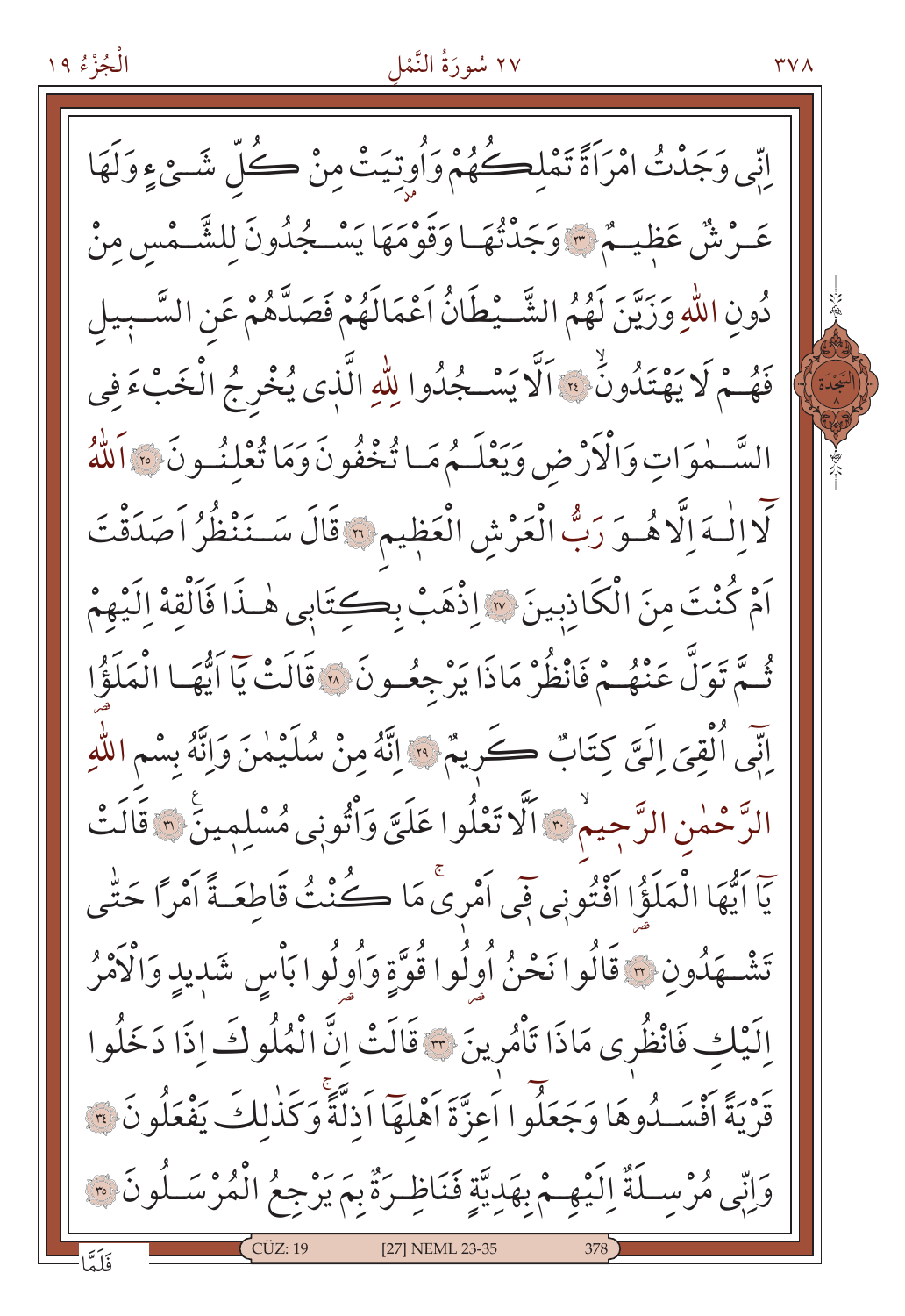#### ٢٧ سُورَةُ النَّمْل